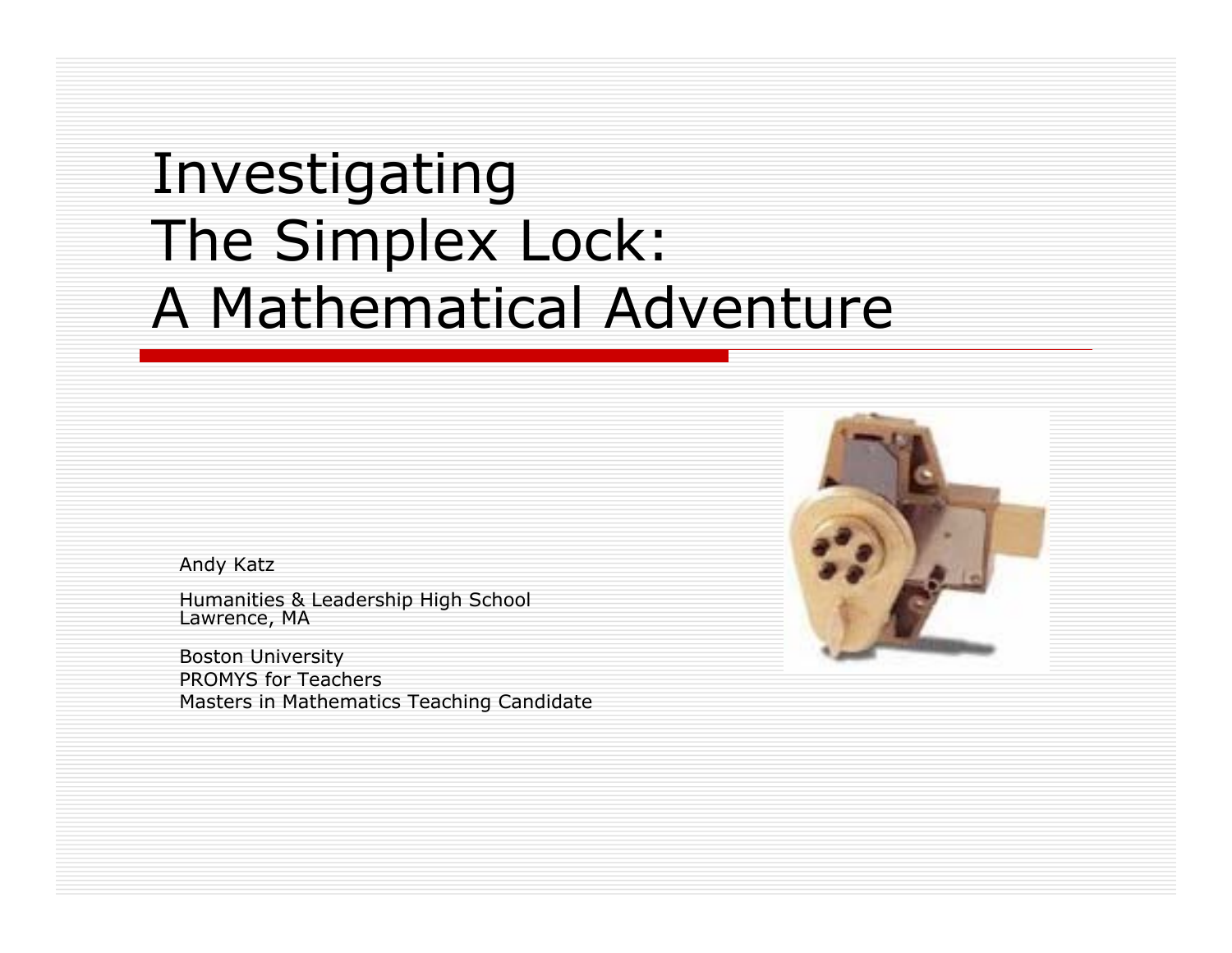# The Simplex Lock

- □ 5-Button mechanical device
- $\Box$  Advertising claims "Thousands of combinations"
- $\Box$  How many are there?
- □ Let's investigate!

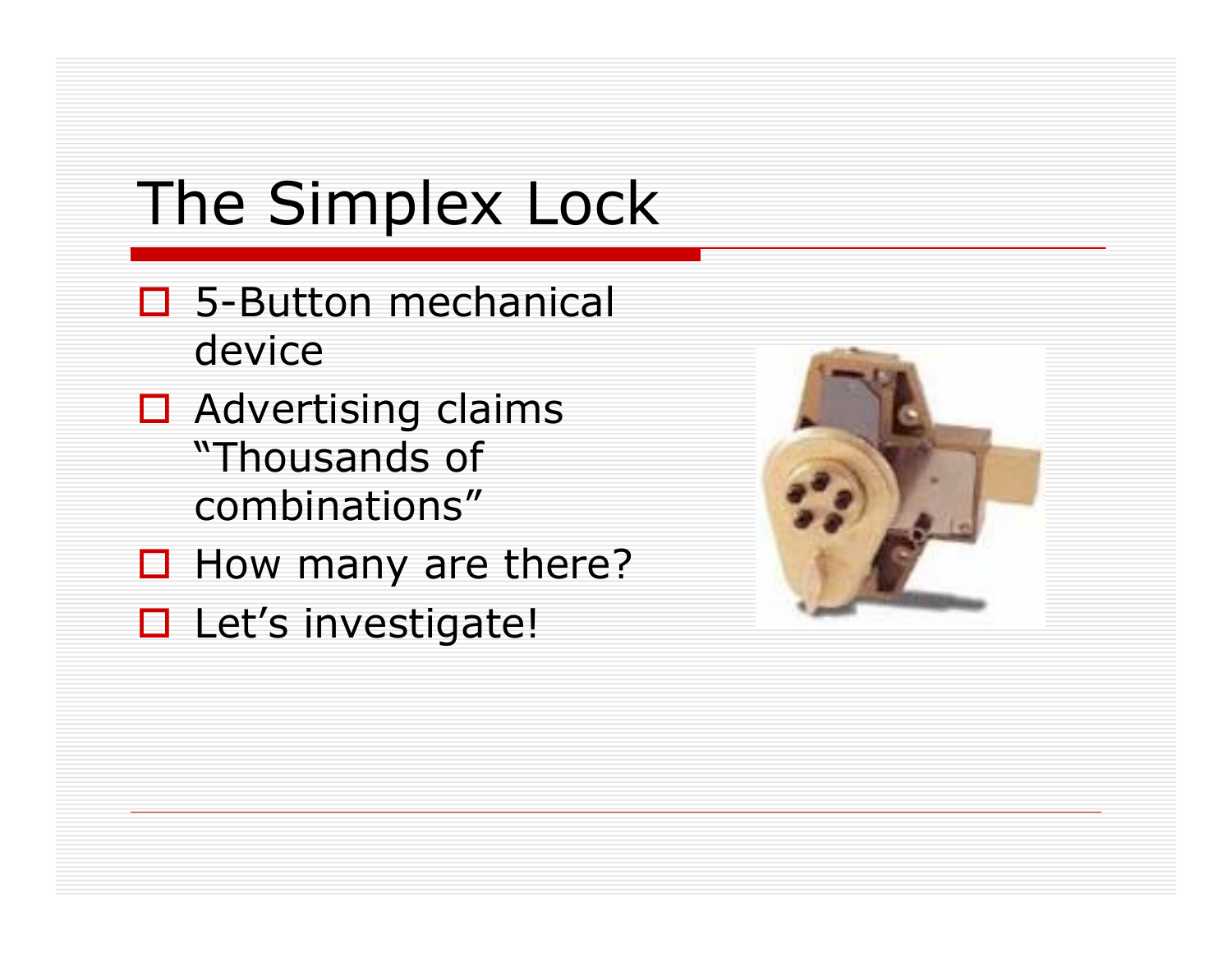

# Simplex Lock Combinations

- $\Box$  A combination is a sequence of 0-5 pushes using 0-5 buttons
- $\Box$  Each button is used at most once (once pushed, it stays in)
- $\Box$  Each push may include any of the buttons that have not yet been pushed, up to/including all remaining buttons
- A combination need *not* include all buttons ("unlocked" =  $0$  buttons,  $0$  pushes)
- $\Box$  When 2 or more buttons are pushed simultaneously, order does *not* matter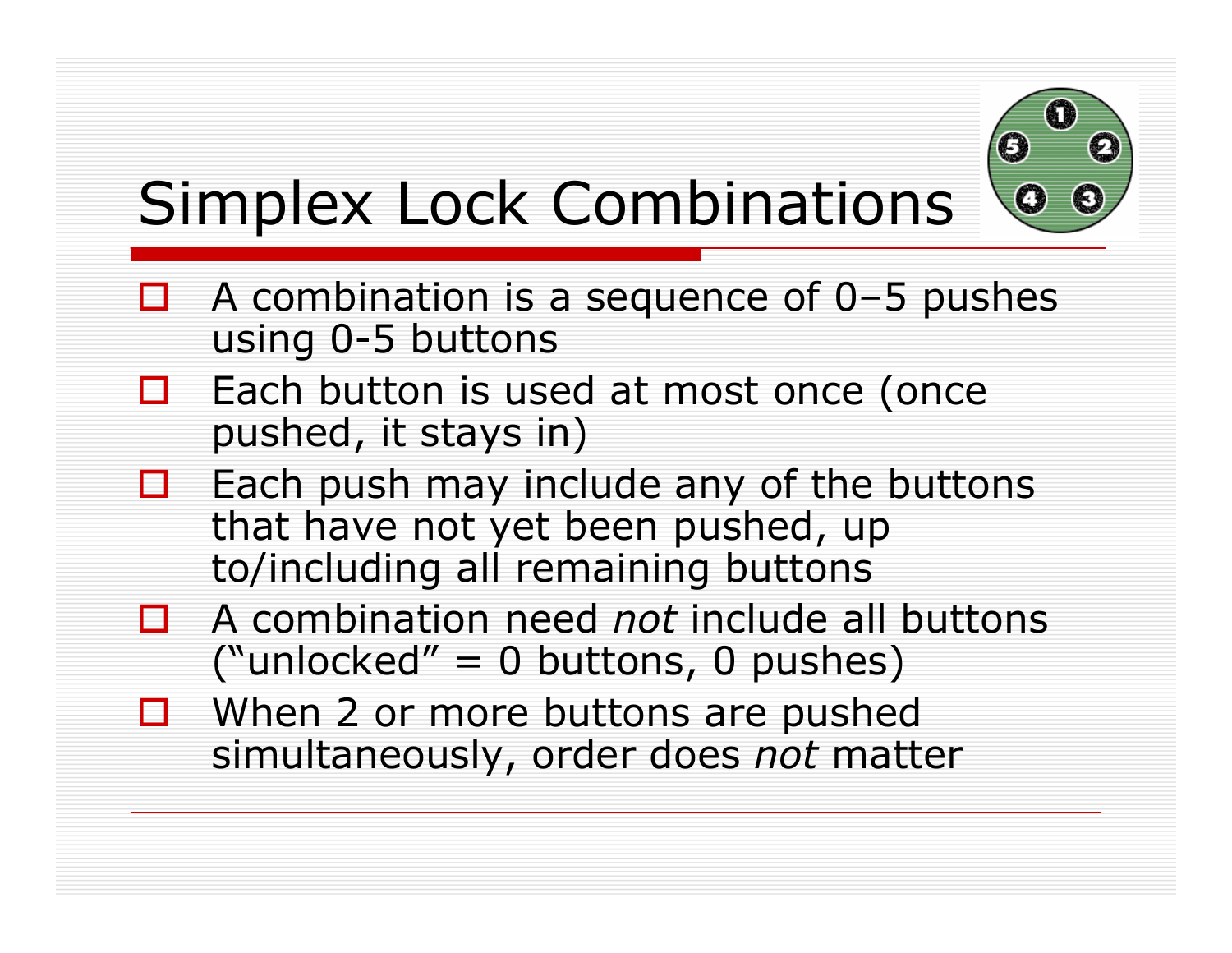

# Combination Terminology

- $\Box$  "|" delineates buttons pushed in sequence
	- **11-11213**" uses 3 buttons, in order, 3 pushes
	- $\blacksquare$  "3|2|1" is a different combination
- $\Box$  "+" groups buttons pushed simultaneously
	- $\blacksquare$  "1+2+3" uses 3 buttons simultaneously, 1 push
	- Order not a factor:  $"1+2+3" = "3+2+1"$
- $\Box$  "1|2+3" uses 3 buttons, 2 pushes
	- Push 1, then 2+3 simultaneously
	- $\blacksquare$  "1|2+3" = "1|3+2"
	- $\blacksquare$  "2+3|1" is a different combination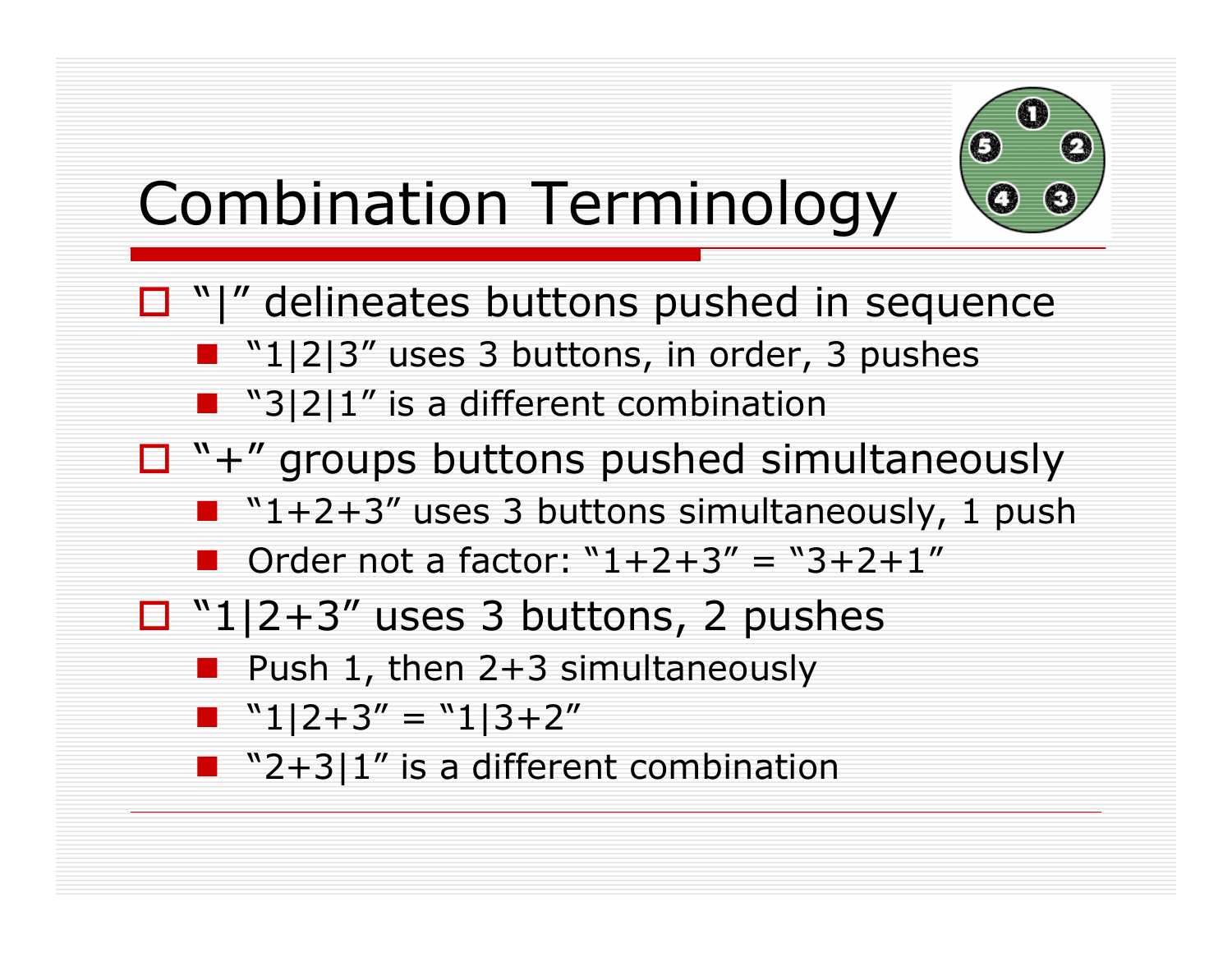#### Examples of Simplex Lock Combinations

- 
- $\Box$  "1+5|2|3|4" (5 buttons, 4 pushes)  $\Box$  "2|1+5|3|4" (5 buttons, 4 pushes)
- $\Box$  "1+2+3+4+5" (5 buttons, 1 push)
- 

 $\Box$  "1|2|3|4|5" (5 buttons, 5 pushes)  $\Box$  "2|1|3|4|5" (5 buttons, 5 pushes)



- 
- 
- 
- $"4+2"$  (2 buttons, 1 push)  $\Box$  "4+5" (2 buttons, 1 push)  $\Box$  "1+3|4+5" (4 buttons, 2 pushes)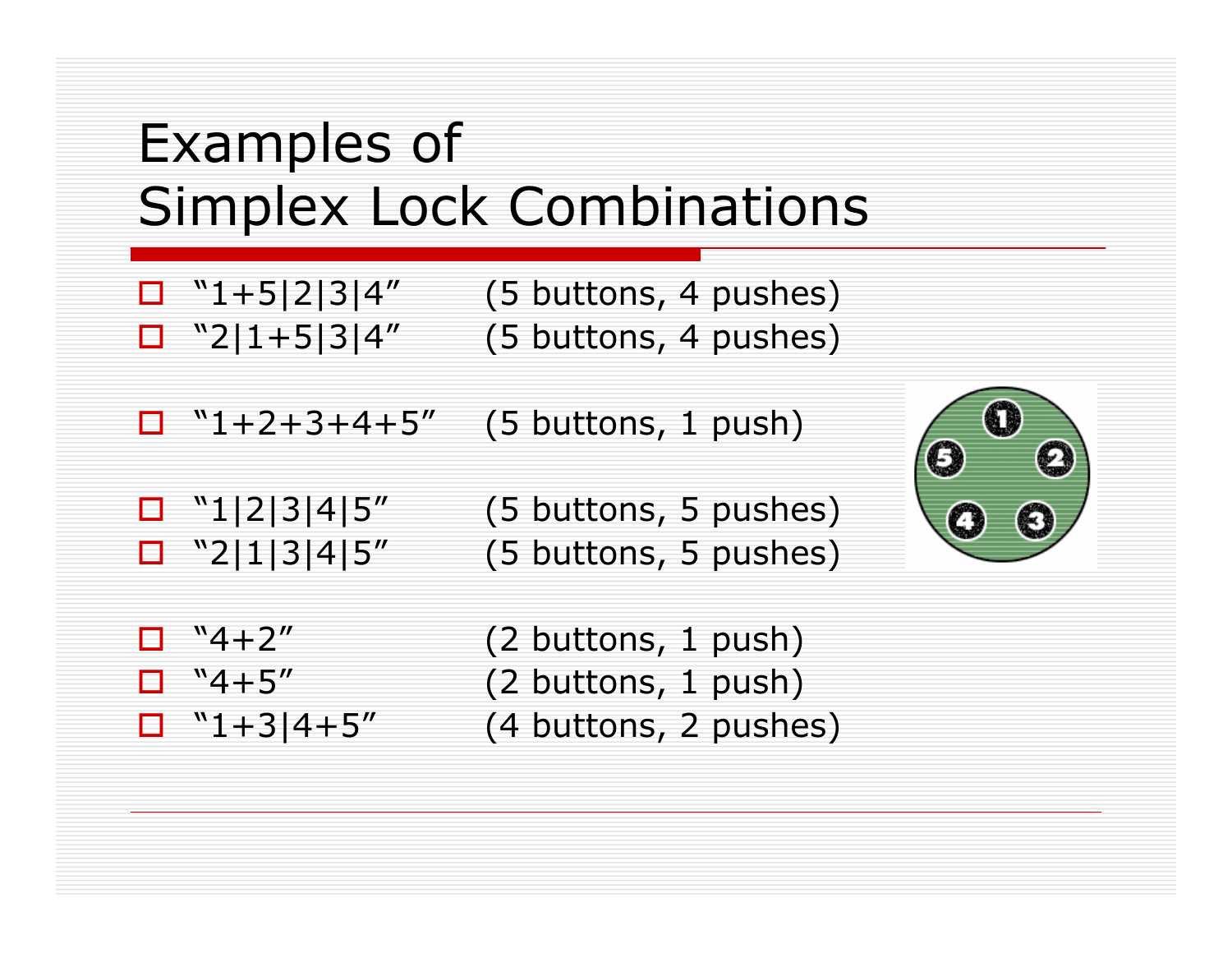# Comparing Mechanical Locks

| <b>Comparison of Locks and Their Numbers of Combinations</b> |                                |                                |  |
|--------------------------------------------------------------|--------------------------------|--------------------------------|--|
|                                                              |                                |                                |  |
| 5-Button                                                     | <b>Master Combination Lock</b> | <b>Barrel Combination Lock</b> |  |
| <b>Simplex Lock</b>                                          | (3 turns, 40 positions each*)  | 4 wheels, 10 positions each)   |  |
| ???                                                          | $40^3 \approx 64,000^*$        | $10^4 = 10,000$                |  |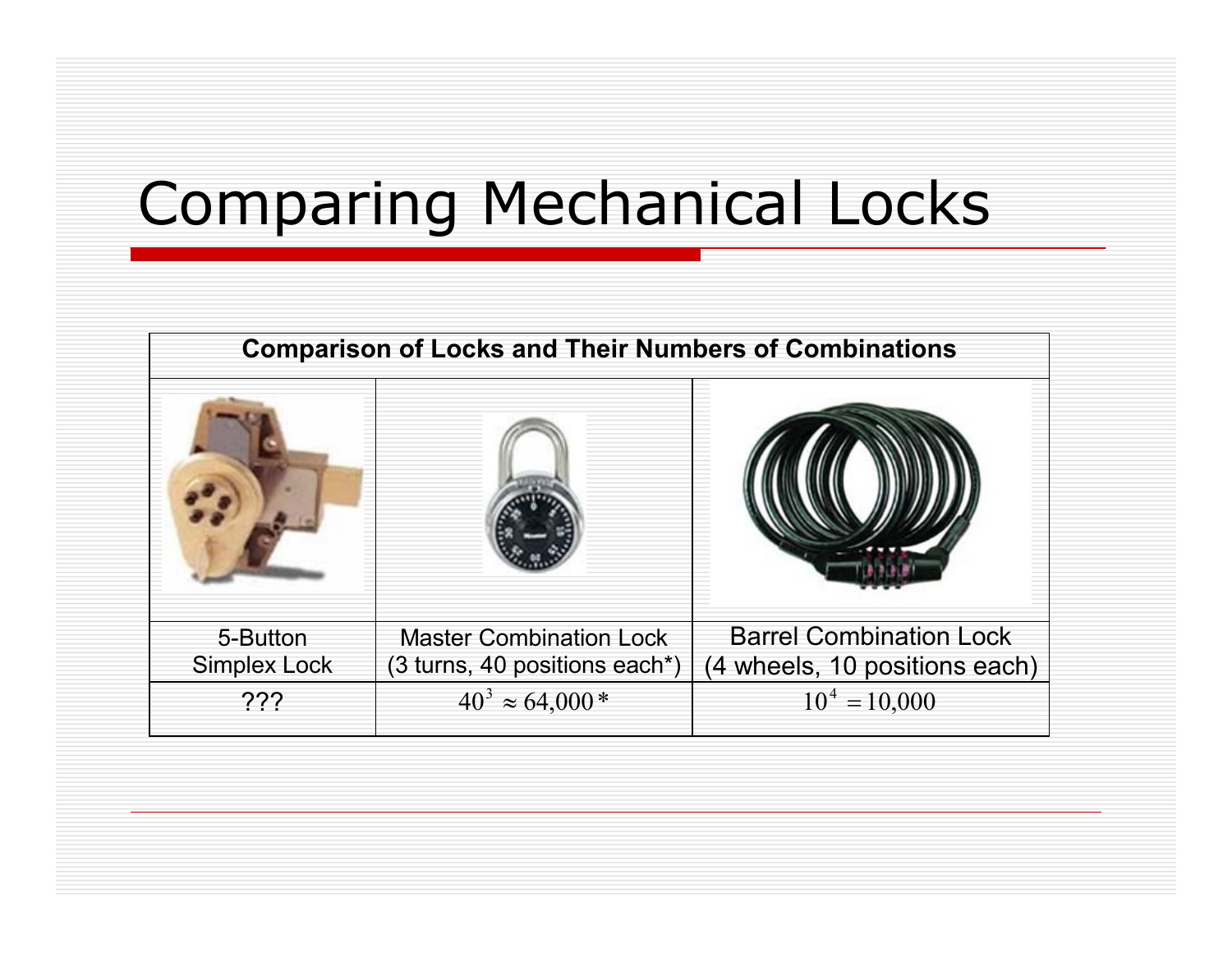# Problem Solving Strategies

- **□** Simplify
	- Start with a simpler problem
- $\Box$  Organize
	- **Tables**
	- Enumeration strategies; count by:
		- $\Box$  Buttons used (0-5)
		- $\Box$  Pushes used (0-5)
		- $\Box$  Shape (xxx, x|xx, xx|x, x|x|x)
- □ Generalize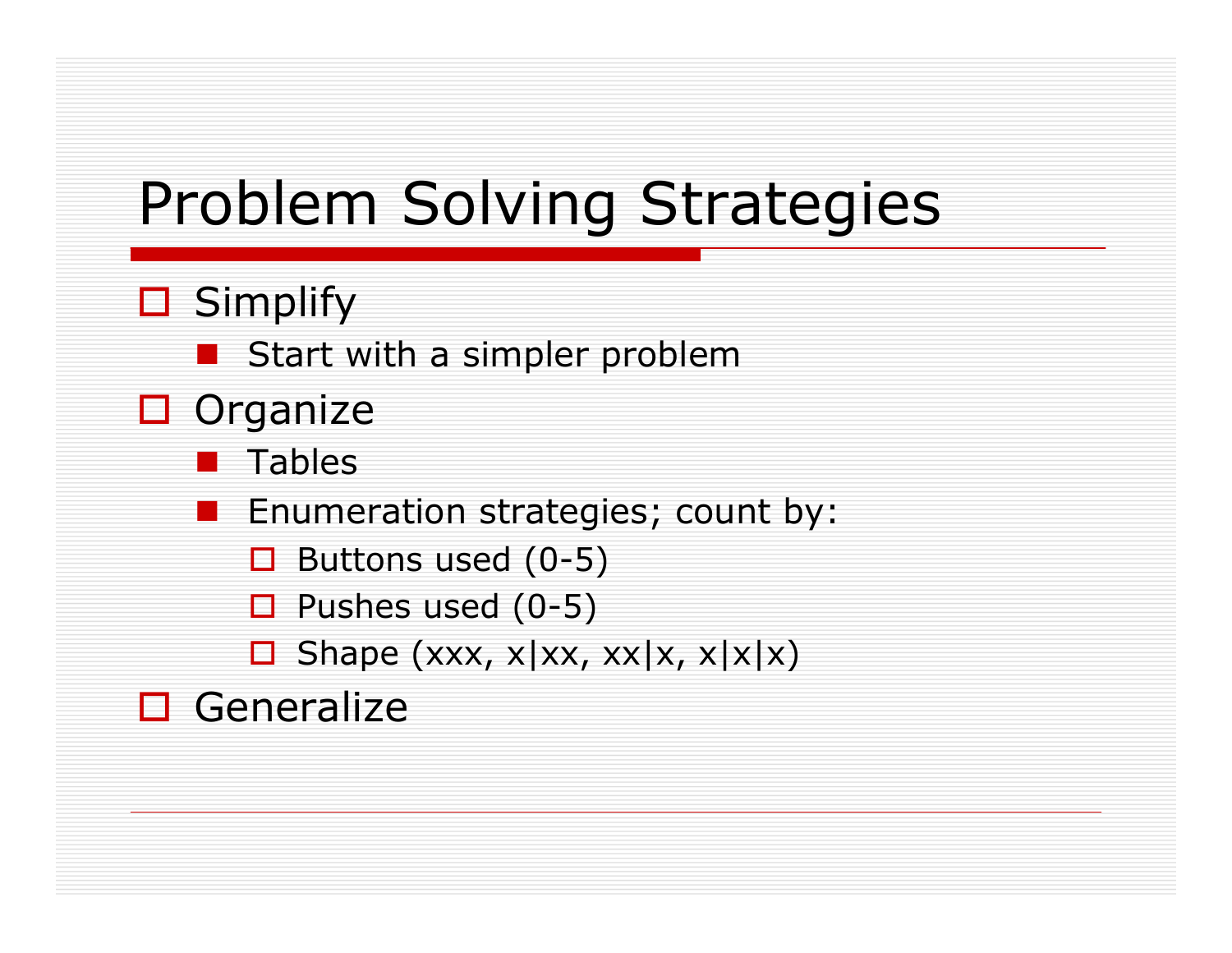# Strategy: Simplify

- $\Box$  List the combinations on a 1-button Simplex Lock
	- Unlocked (0 buttons, 0 pushes)
	- 1 (1 button, 1 push)
- $\Box$  Now, list the combinations on a 2-button Simplex Lock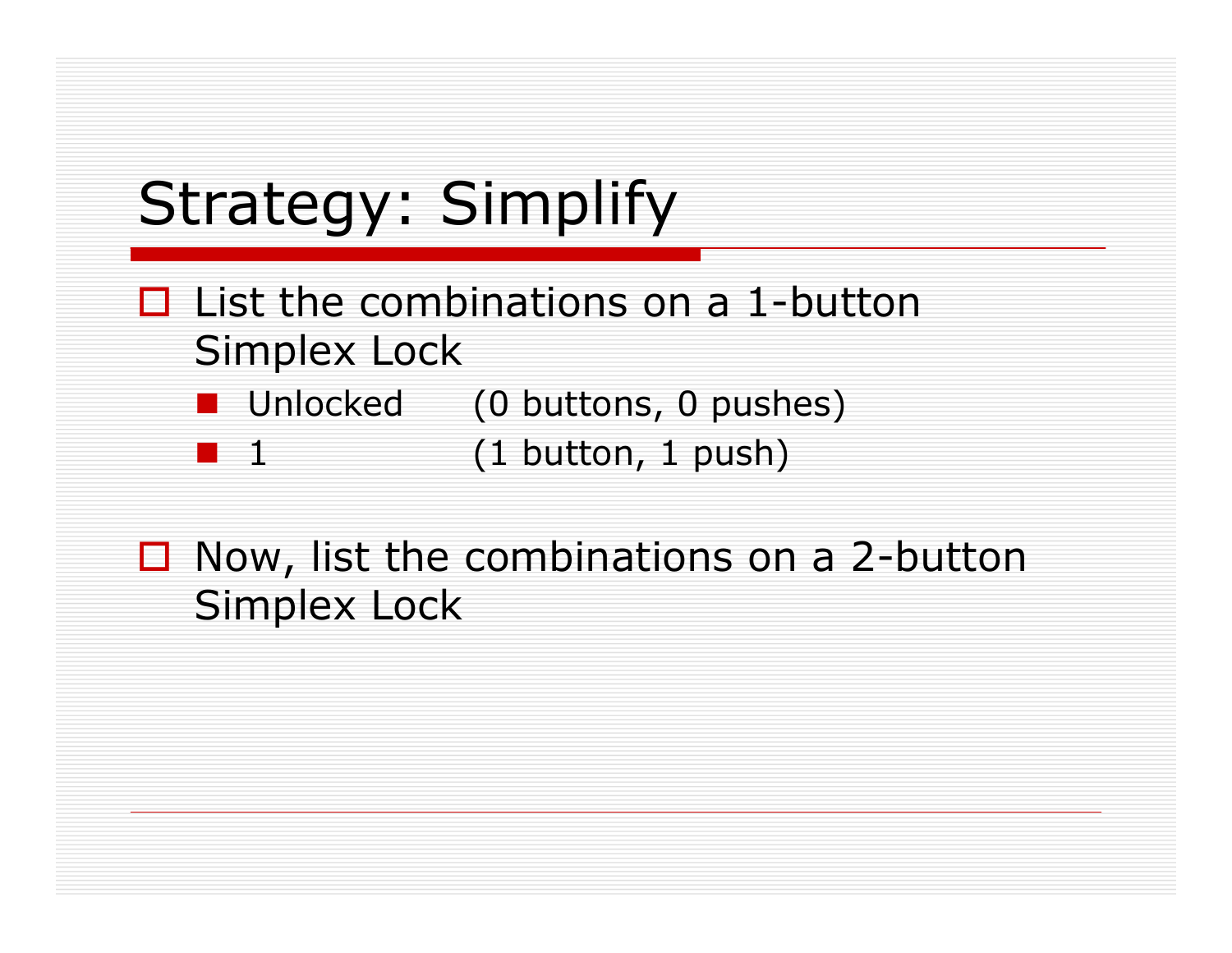# Strategy: Simplify & Organize

- $\Box$  Combinations on a 2-button Simplex Lock
	- Unlocked (0 buttons, 0 pushes)
	- 1 (1 button, 1 push)
	- $\blacksquare$  2 (1 button, 1 push)
	- $1+2$  (2 buttons, 1 push)
	- $\blacksquare$  1|2 (2 buttons, 2 pushes)
	- $\blacksquare$  2|1 (2 buttons, 2 pushes)
- $\Box$  Now, list the combinations on a 3-button Simplex Lock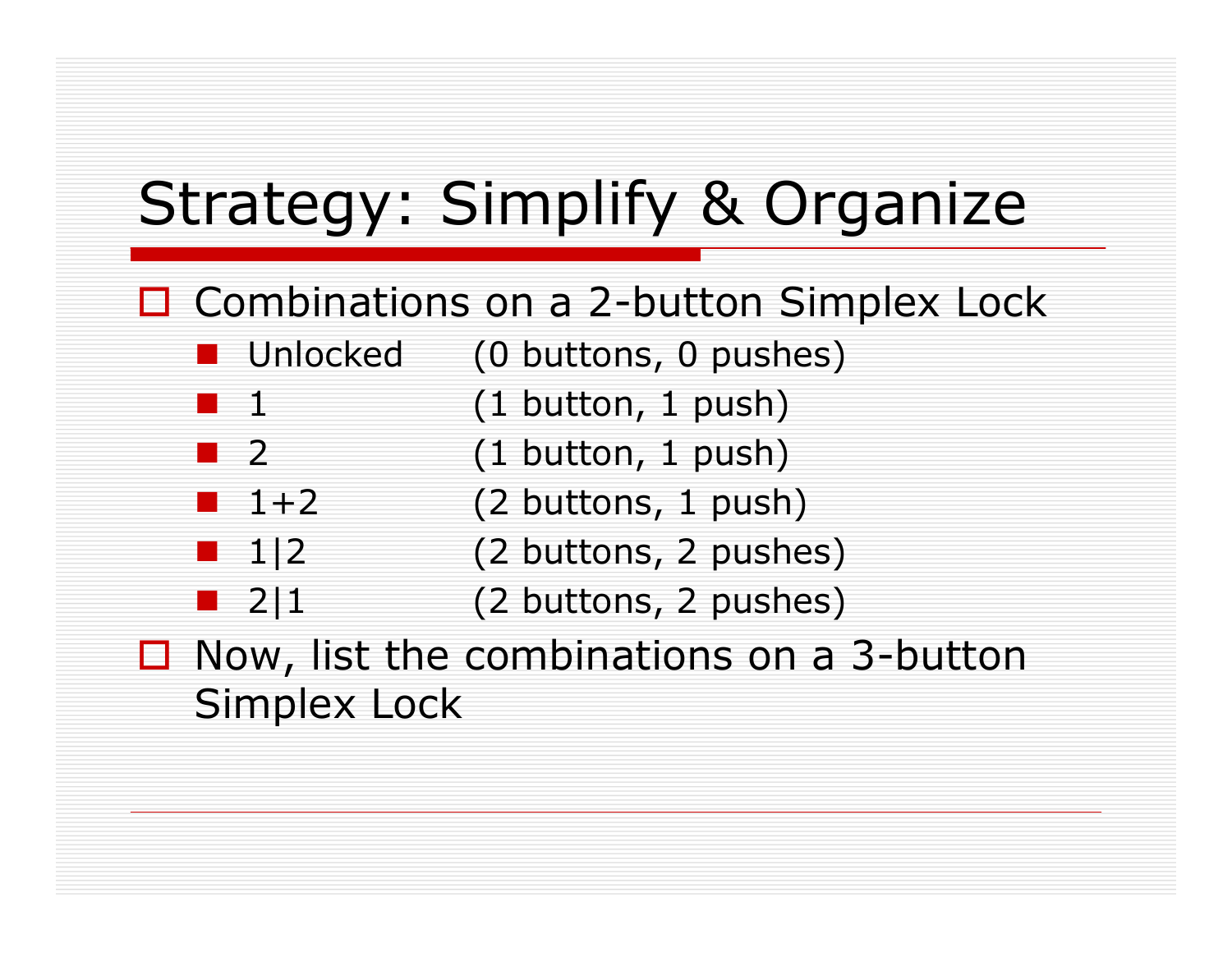## Factorial Notation

- $\Box$  n! is the product of all positive integers less than or equal to *n*
- $\Box$  3! = 3 x 2 x 1
	- A set of 3 elements can be *arranged* 6 ways
- $\Box$  1! = 1
- $\Box$  Recall that  $0! = 1$ 
	- $\blacksquare$  For students who are confused by this, I remind them that there is still 1 way to arrange an empty set of elements (see 0-button lock)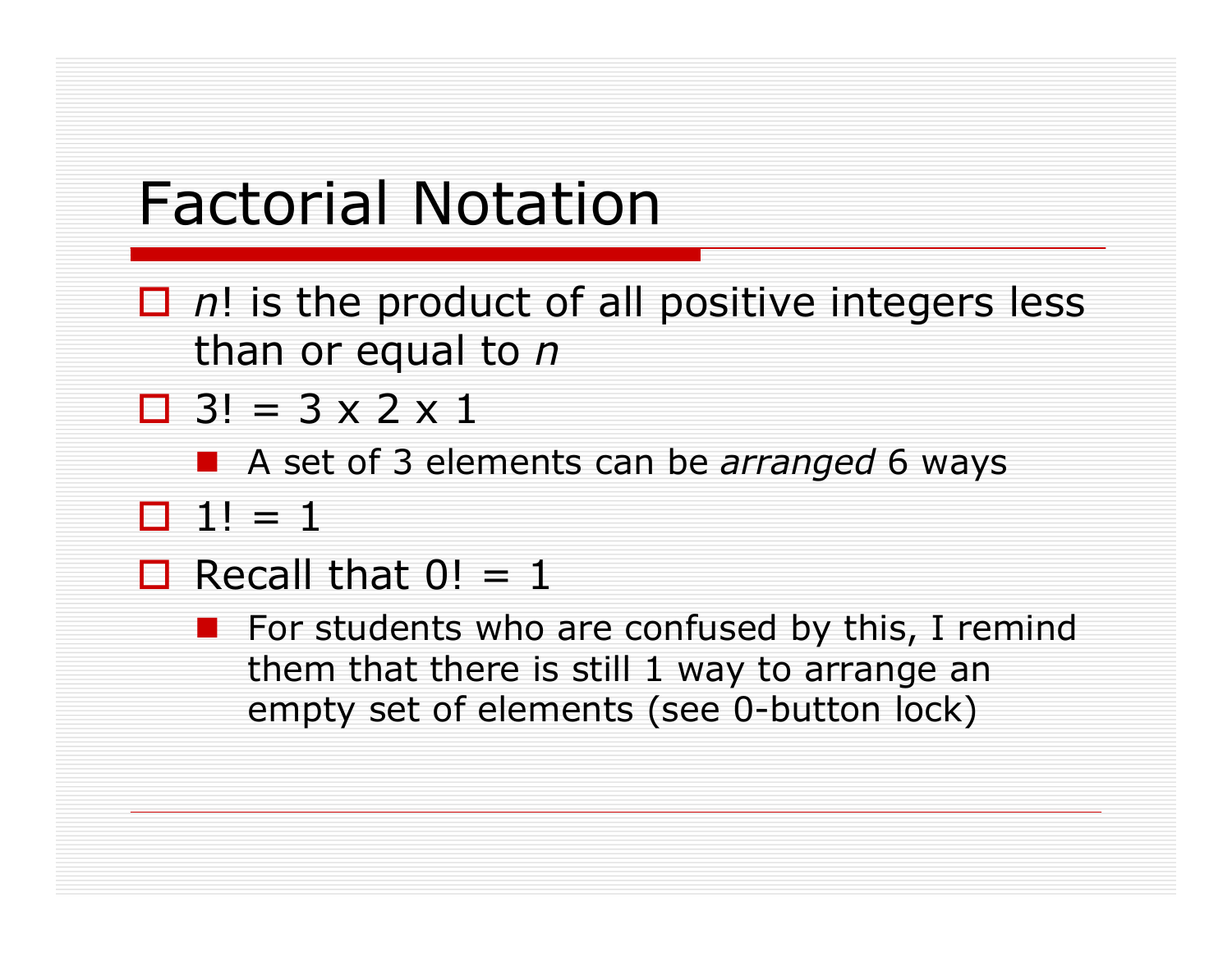# Combinatorics: Permutations

- Permutation: ordered *arrangement* of elements from a set
- $\Box$  In how many ways can a set of 3 elements be *arranged*?
	- $\blacksquare$  List them
	- Any ways to count these?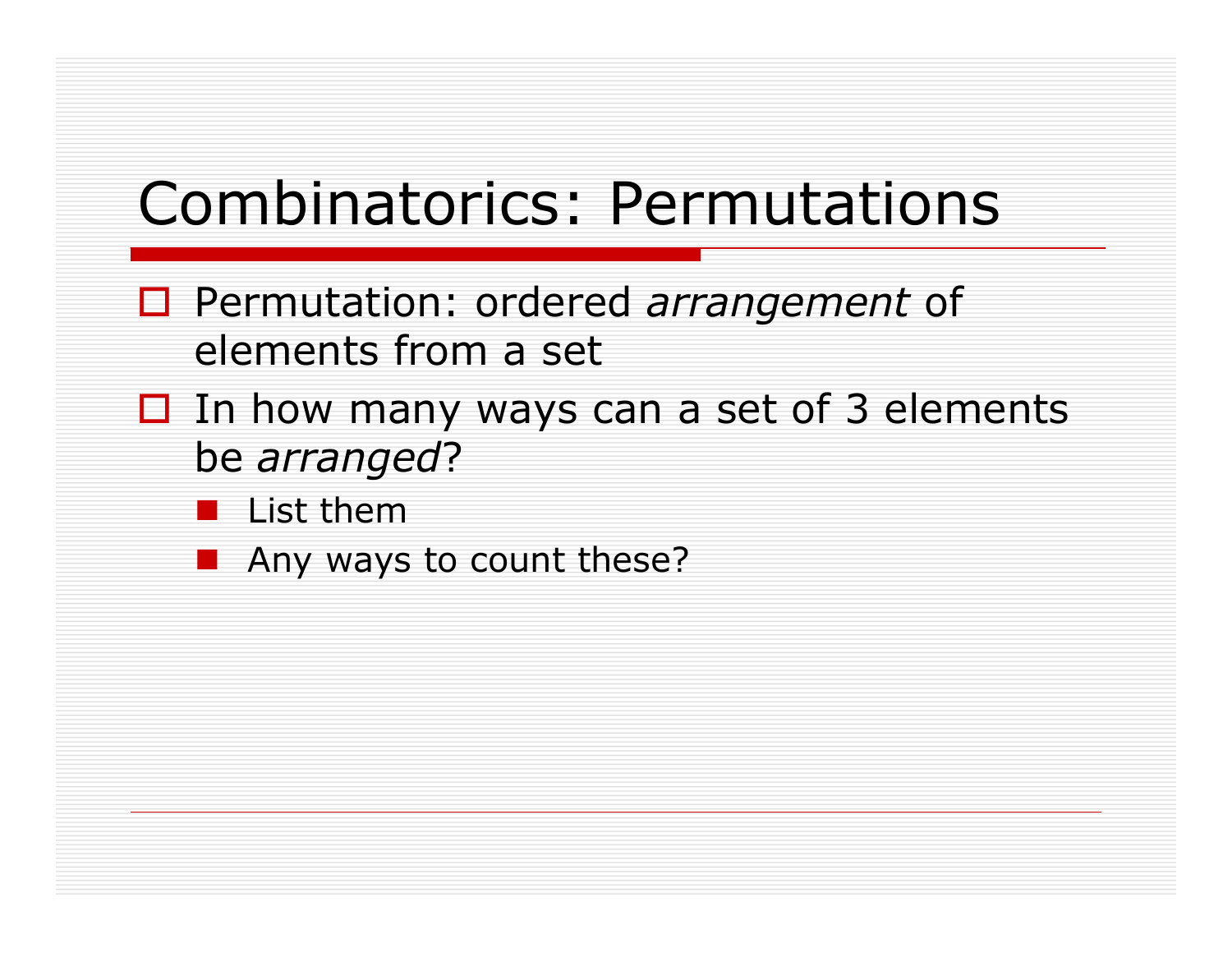#### Combinatorics: Permutations

- $P(n,r)$  is the number of possible arrangements of *r* elements from a set of *n* elements
- $\Box$  On a 3-button lock, the number of On a 3-button lock, the number of  $P(3,2) = \frac{3!}{(3,2)!} = 6$ (example: "1|2") is *P*(*3*,*2*)
	- $P(3,2) = \frac{3!}{(3-2)!}$

 $(n,r) = \frac{n!}{s!}$ 

 $P(n,r) = \frac{n}{r}$ 

 $(r) = \frac{n!}{(n-r)!}$ 

 $=\frac{n}{(n-r)}$ 

- $\Box$  On a 3-button lock, the number of *sequential* 3-button arrangements (example: "1|2|3") is *P*(*3*,*3*)
- $(3,3) = \frac{3!}{(3-3)}$  $(3,3) = \frac{3!}{(2,3)!} = 6$  $P(3,3) = \frac{3!}{(3-3)!}$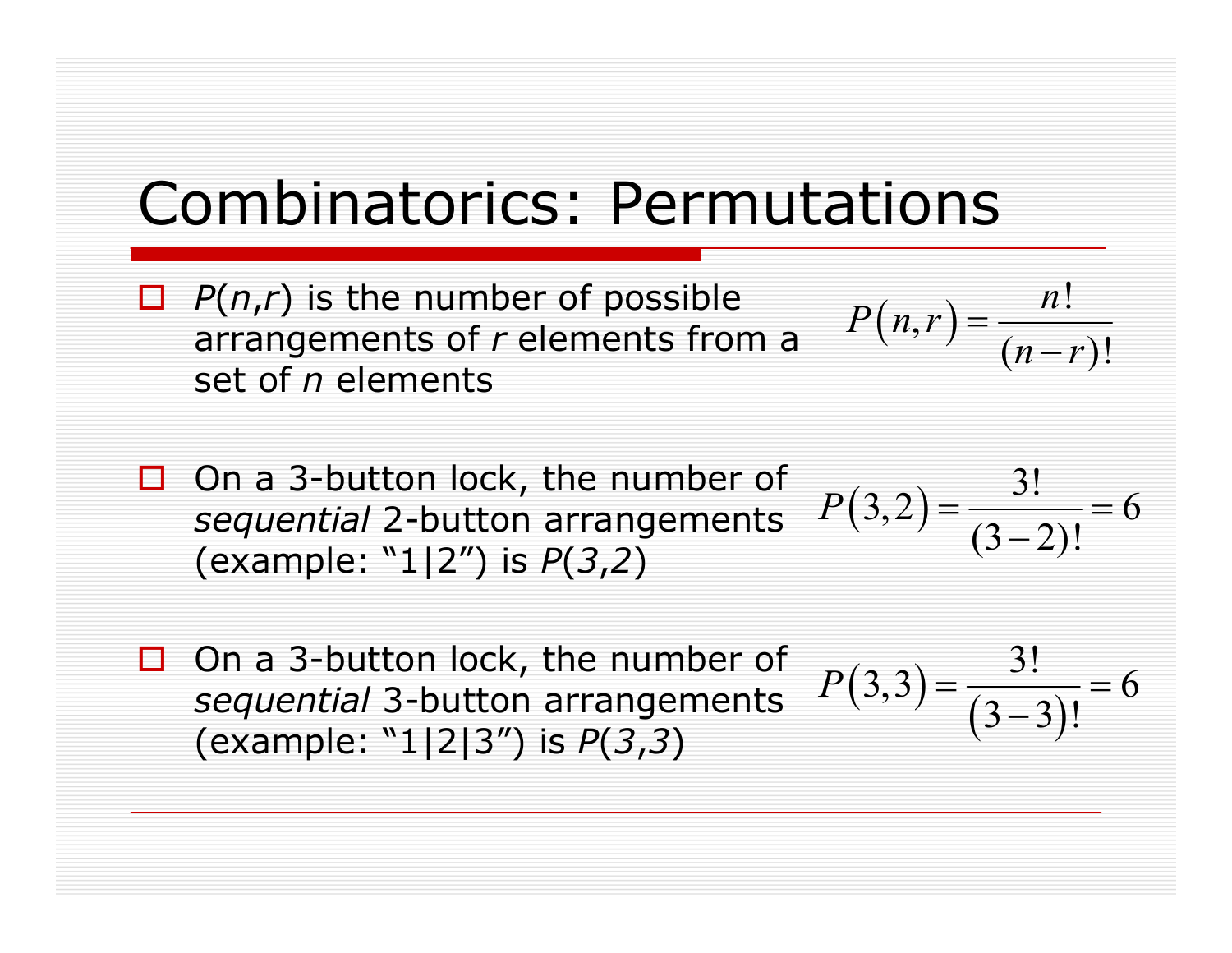### Combinatorics: Combinations

 "*n* choose *k*" is the number of ways to choose *k* elements (combinations) from a set of *n* elements

$$
\binom{n}{k} = \frac{n!}{(n-k)!k!}
$$

 $\Box$  On a 5-button lock, the number of 3-button, 1-push combinations (example: "2+5+3") is "5 choose 3"

$$
\binom{5}{3} = \frac{5!}{2!3!} = 10
$$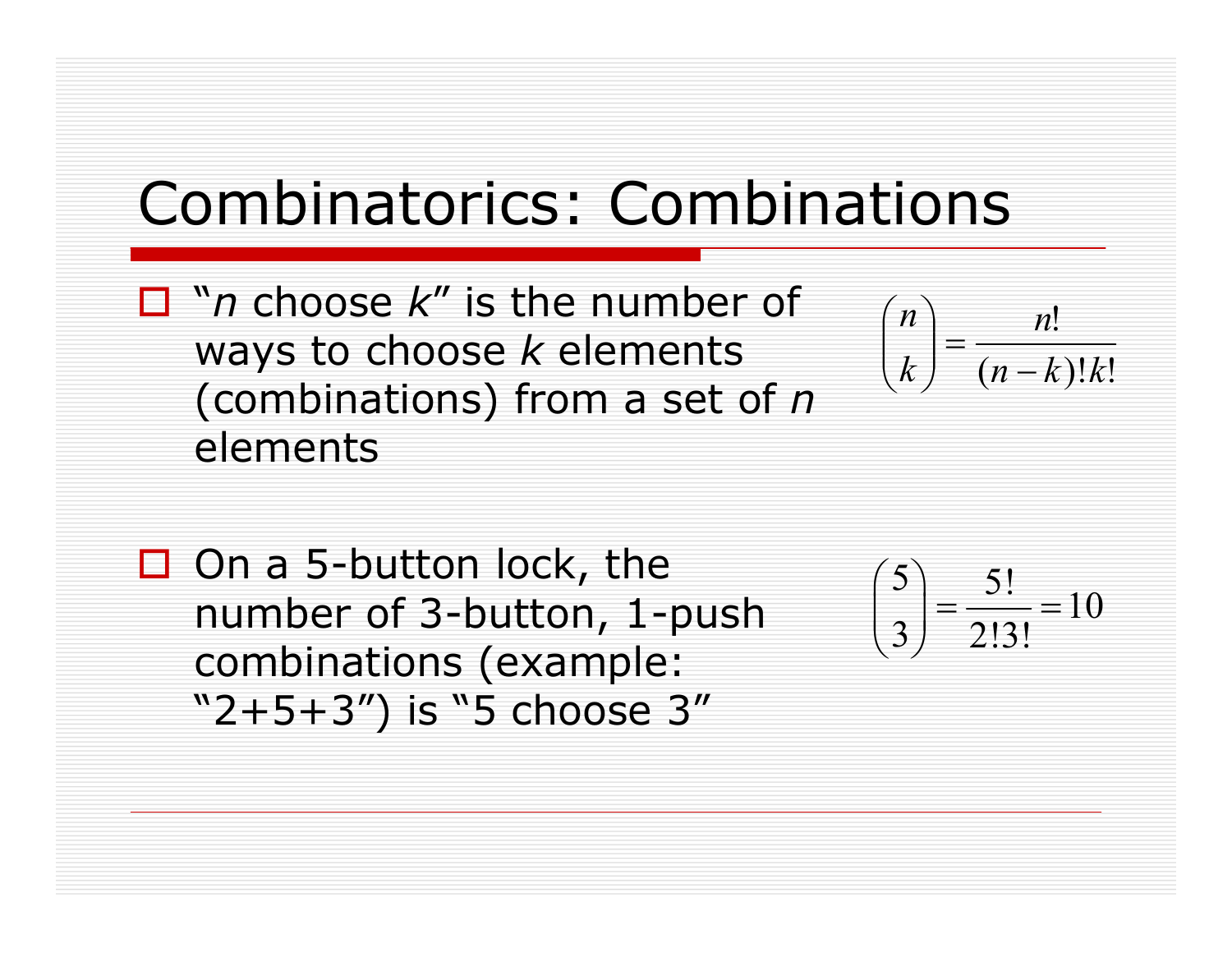#### Combinatorial Notation

- $\Box$  On a 5-button lock, "1|2+3" is "5 choose 1, 4 choose 2"
	- 30 4!1!2! 5!4! !2 4! 4!!! 5! 2 4 1  $\binom{5}{3}$  $\binom{4}{2}$  $=$  $\binom{5!}{4!}$  $\binom{4!}{3!}$  $=$  $\frac{5!4!}{4!}$  $=$  $\int$  $\left(\frac{4!}{2!}\right)$  $\setminus$ § ¸  $\int$  $\left(\frac{5!}{4!1!}\right)$  $\setminus$ §  $\vert$  =  $\int$ · ¨ ¨  $\setminus$ § ¸ ¸  $\int$ ·  $\overline{\phantom{a}}$ ¨  $\setminus$ §
- $\Box$  On a 5-button lock, "1+2|3" is "5 choose 2, 3 choose  $1''$

$$
\binom{5}{2}\binom{3}{1} = \left(\frac{5!}{3!2!}\right)\left(\frac{3!}{2!1!}\right) = \frac{5!3!}{3!2!2!1!} = 30
$$

 Since these behave identically, we simplify counting of permutations such as "1|2+3" and  $"1+2|3"$  as follows

$$
2\binom{5}{1}\binom{4}{2} = 2(30) = 60
$$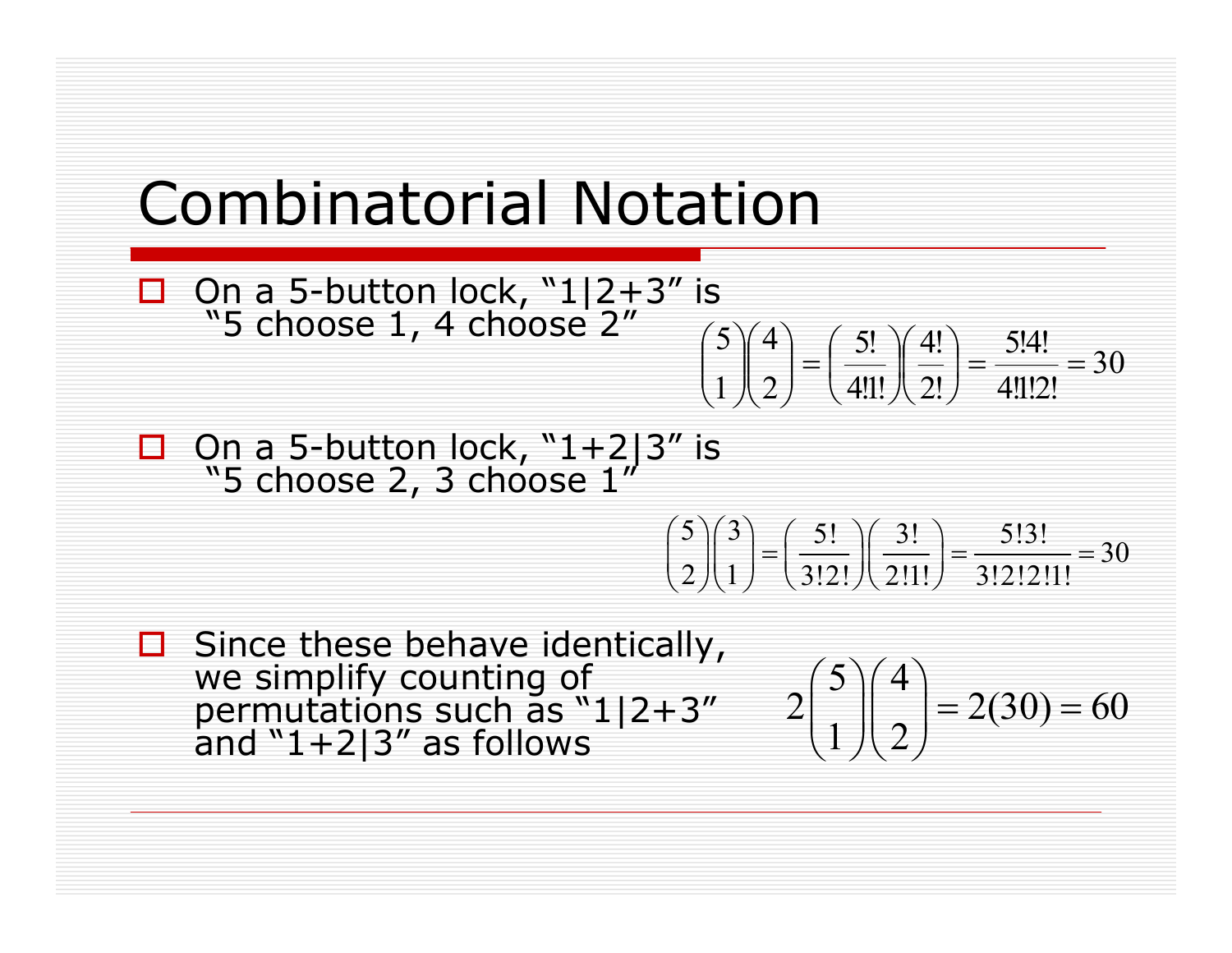### Choose Numbers in Pascal's Triangle

- For "*n* choose *k*" find row *n*, entry *k*
	- $\blacksquare$  The first row is numbered 0
	- $\blacksquare$  The first entry in a row is numbered 0

 $\mathbf{0}$  $\overline{\phantom{a}}$  $1 \quad 2 \quad 1$  $1464$  $\sim$  1  $1 5 10 10 5$ 5 1 6 15 20 15 6  $6\phantom{.}6$  $\overline{\phantom{0}}$ 

#### $\Box$  "4 choose 2" = 6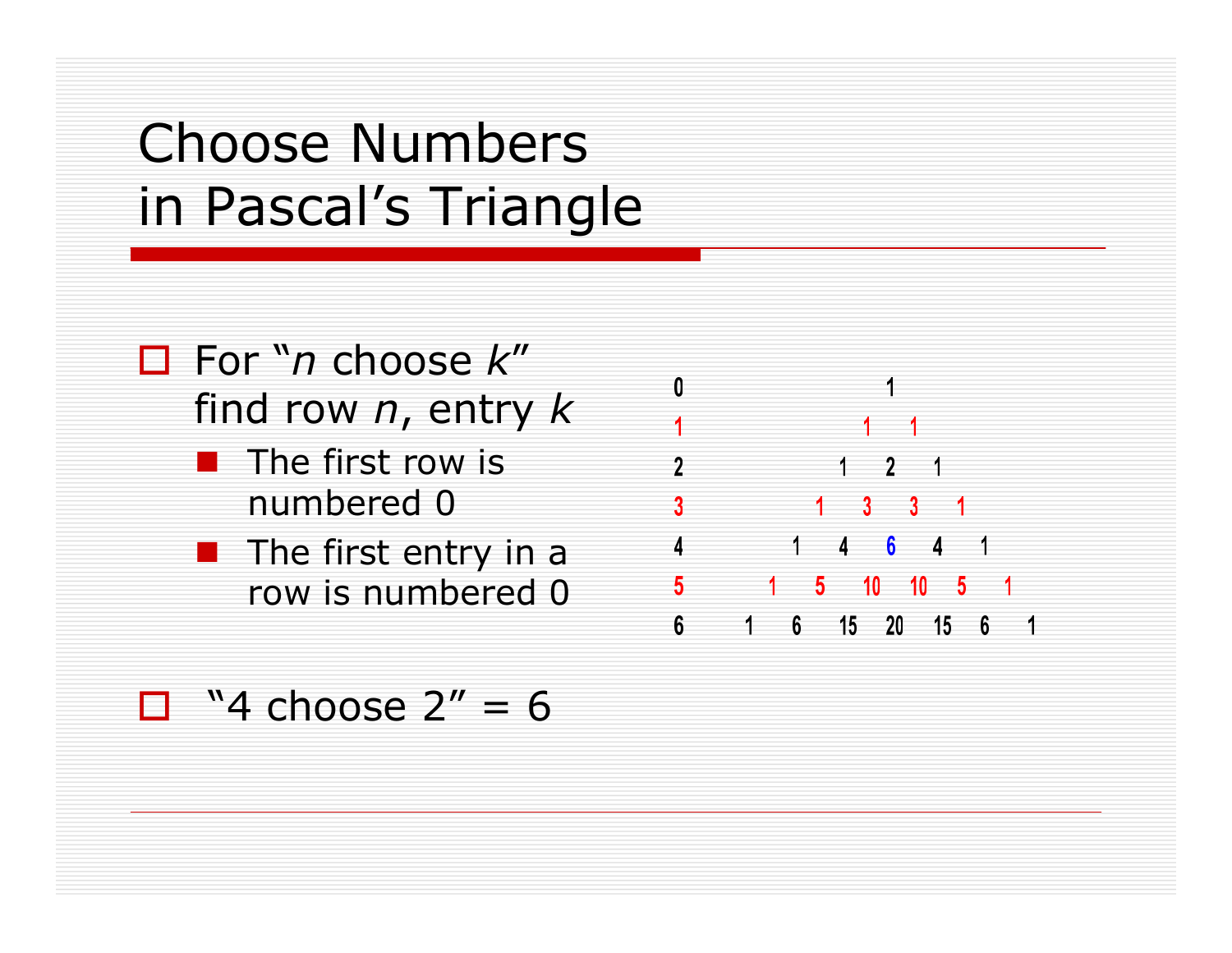#### 3-Button Lock: Organize (by # buttons)

| <b>Buttons</b><br>used $(k)$ | Example            | Notation                                                          | $\Sigma(k)$  | Total |
|------------------------------|--------------------|-------------------------------------------------------------------|--------------|-------|
| $\overline{0}$               | Unlocked           | $\begin{pmatrix} 3 \\ 0 \end{pmatrix}$<br>$=\!1$                  | $\mathbf{1}$ |       |
| 1                            | 1 or 2 or 3        | $\begin{pmatrix} 3 \\ 1 \end{pmatrix}$<br>$=$ 3                   | 3            |       |
| $\overline{2}$               | 1 2                | $\begin{bmatrix} 2 \\ 1 \end{bmatrix}$<br>$= 6$<br>$\overline{1}$ |              |       |
|                              | $1 + 2$            | $\begin{pmatrix} 3 \\ 2 \end{pmatrix}$<br>$=$ 3                   | 9            | 26    |
|                              | 1 2 3              | $\left(3\right)$<br>$= 6$                                         |              |       |
| 3                            | $1 2+3$<br>$1+2 3$ | $\binom{3}{1}\binom{2}{2}$<br>$2\vert$<br>$= 2(3) = 6$            | 13           |       |
|                              | $1 + 2 + 3$        | $\binom{3}{3}$<br>$=\!1$                                          |              |       |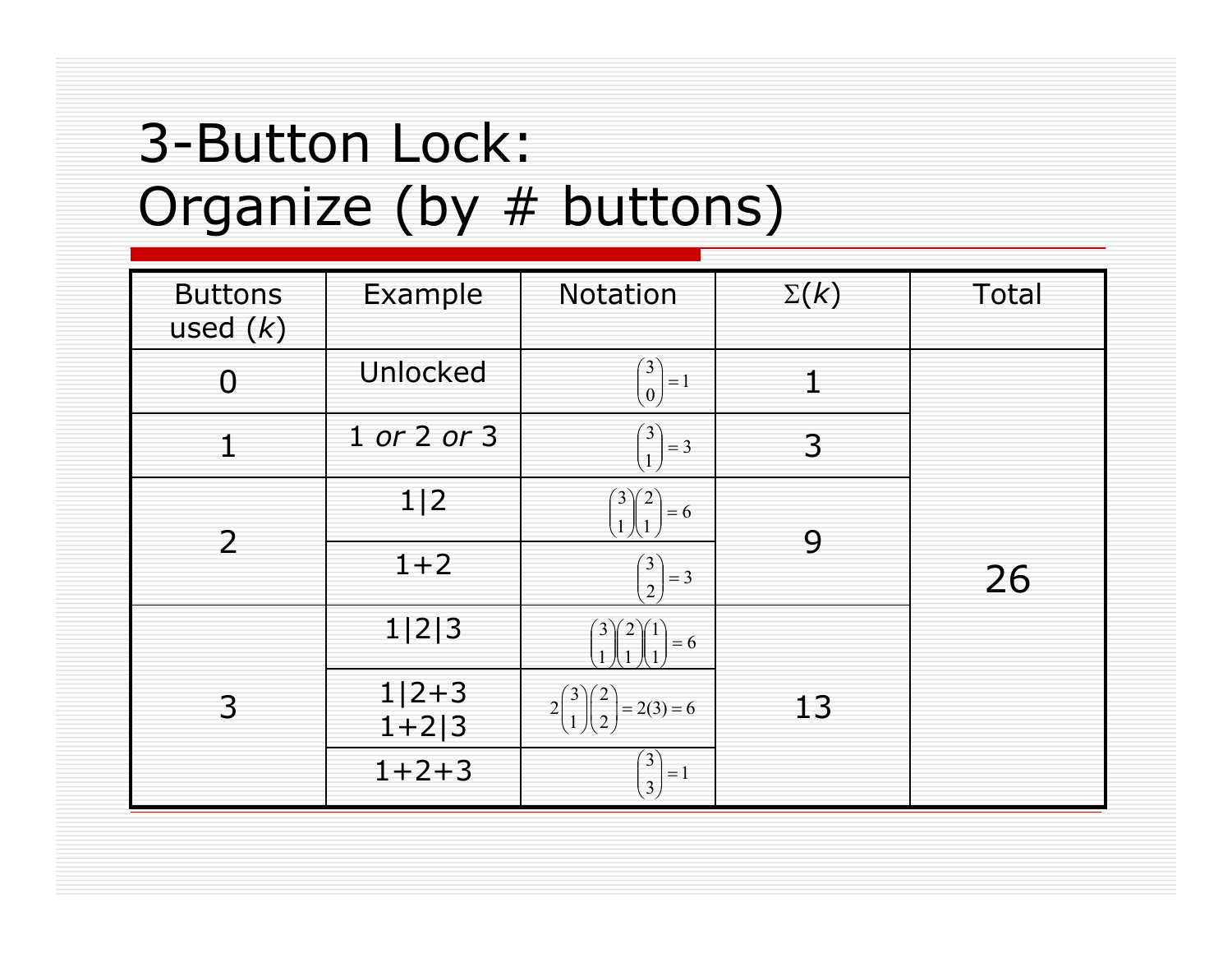#### 3-Button Lock: Organize (by # pushes)

| # Pushes       | Example             | Notation                                                                             | $\Sigma(pushes)$ | Total |
|----------------|---------------------|--------------------------------------------------------------------------------------|------------------|-------|
| $\overline{0}$ | Unlocked            | $\begin{pmatrix} 3 \\ 0 \end{pmatrix}$<br>$=1$                                       |                  |       |
| $\mathbf{1}$   | 1 or 2 or 3         | $\begin{pmatrix} 3 \\ 1 \end{pmatrix}$<br>$=$ 3                                      |                  |       |
|                | $1 + 2$             | $\binom{3}{2}$<br>$\vert = 3$                                                        | 7                |       |
|                | $1 + 2 + 3$         | $\binom{3}{3}$<br>$=\!1$                                                             |                  | 26    |
| $\overline{2}$ | 1 2                 | $\begin{pmatrix} 3 \\ 1 \end{pmatrix} \begin{pmatrix} 2 \\ 1 \end{pmatrix}$<br>$= 6$ |                  |       |
|                | $1 2+3$<br>$1+2$  3 | $2\binom{3}{1}\binom{2}{2} = 2(3) = 6$                                               | 12               |       |
| 3              | 1 2 3               | 3)<br>$= 6$                                                                          | 6                |       |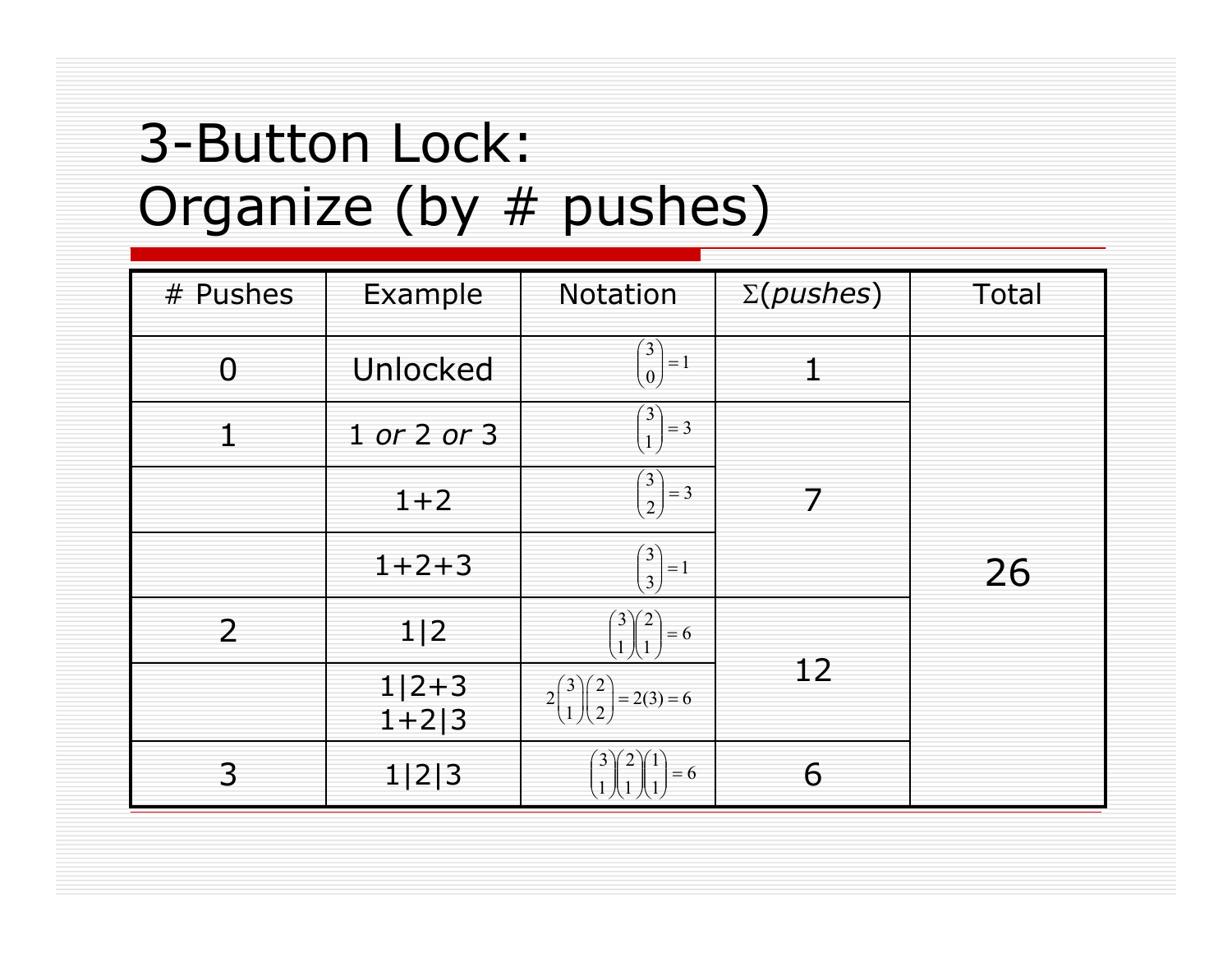| 5-button lock using 0 buttons |                |  |
|-------------------------------|----------------|--|
| <b>Shapes</b>                 | # Combinations |  |
|                               | 1 (unlocked)   |  |
| 5-button lock using 1 button  |                |  |
| <b>Shapes</b>                 | # Combinations |  |
|                               | $\vert = 5$    |  |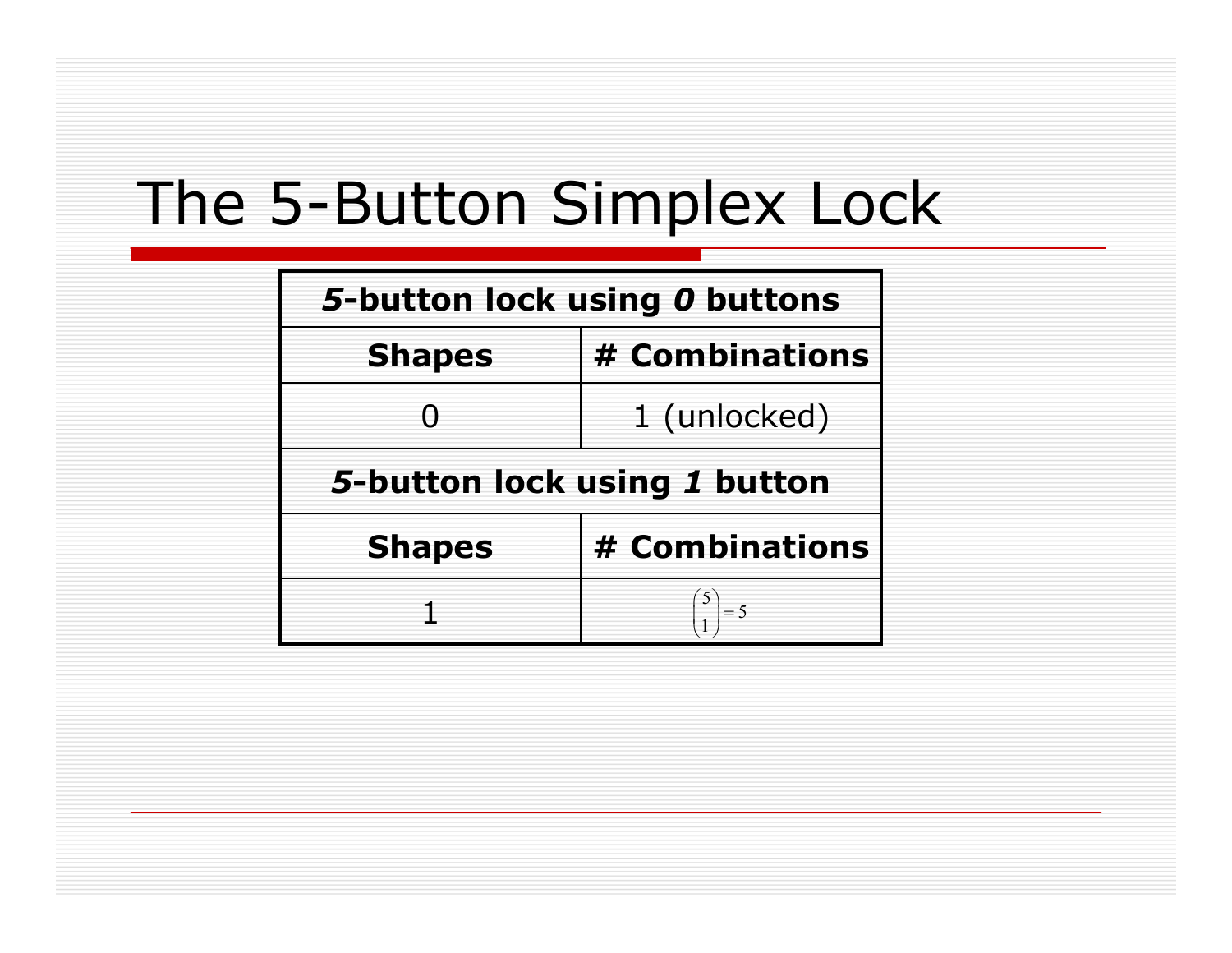| 5-button lock using 2 buttons |                           |  |  |
|-------------------------------|---------------------------|--|--|
| <b>Shapes</b>                 | # Combinations            |  |  |
| 1 2                           | $\left  \right ^{4}$ = 20 |  |  |
| $1+2$                         | $=10$                     |  |  |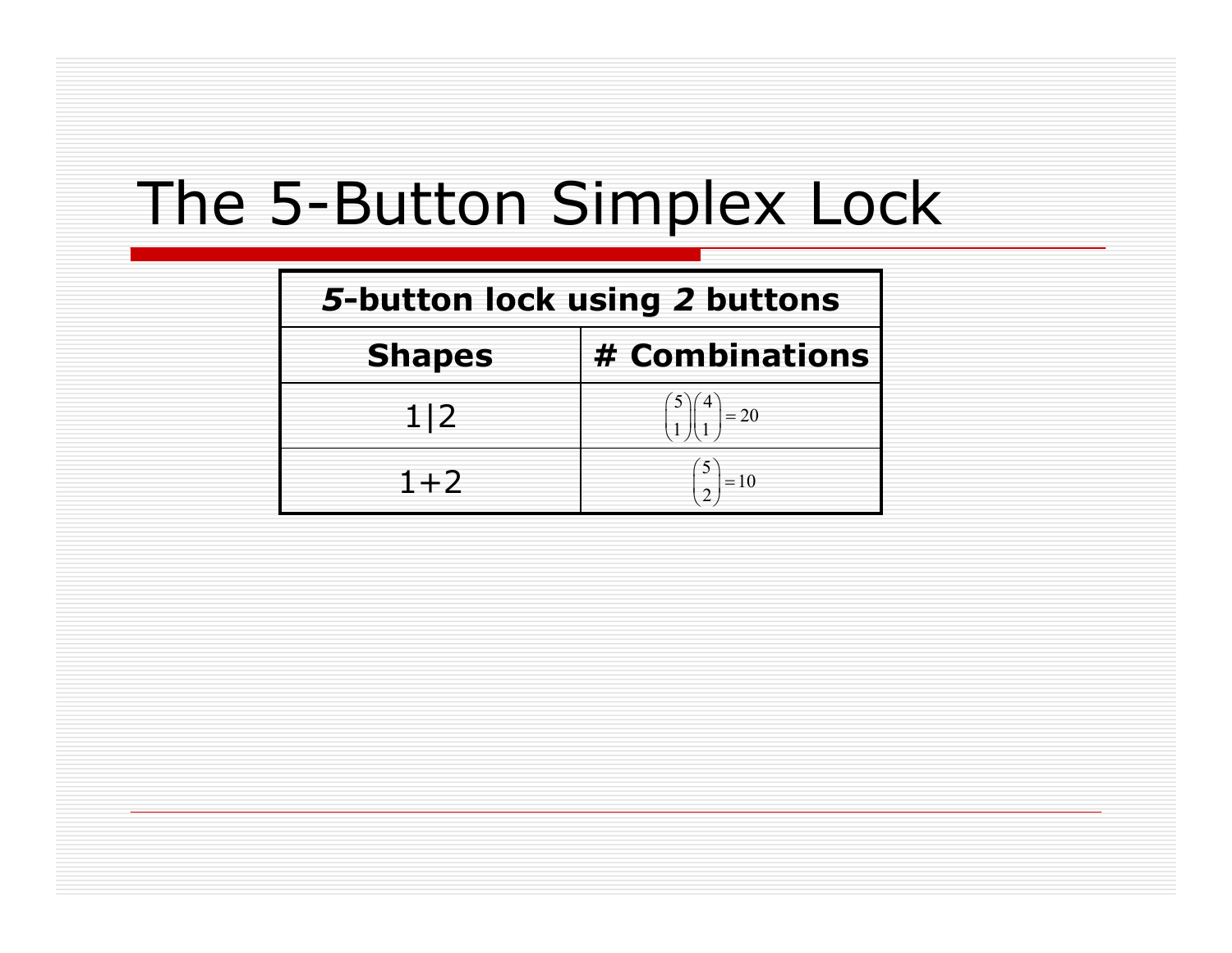| 5-button lock using 3 buttons |                                                                                                                       |  |
|-------------------------------|-----------------------------------------------------------------------------------------------------------------------|--|
| <b>Shapes</b>                 | # Combinations                                                                                                        |  |
| 1 2 3                         | $\begin{pmatrix} 5 \\ 1 \end{pmatrix} \begin{pmatrix} 4 \\ 1 \end{pmatrix} \begin{pmatrix} 3 \\ 1 \end{pmatrix} = 60$ |  |
| $1 2+3$<br>$1 + 2 3$          | $2\binom{5}{1}\binom{4}{2} = 2(30) = 60$                                                                              |  |
| $1 + 2 + 3$                   | $\begin{pmatrix} 5 \\ 3 \end{pmatrix} = 10$                                                                           |  |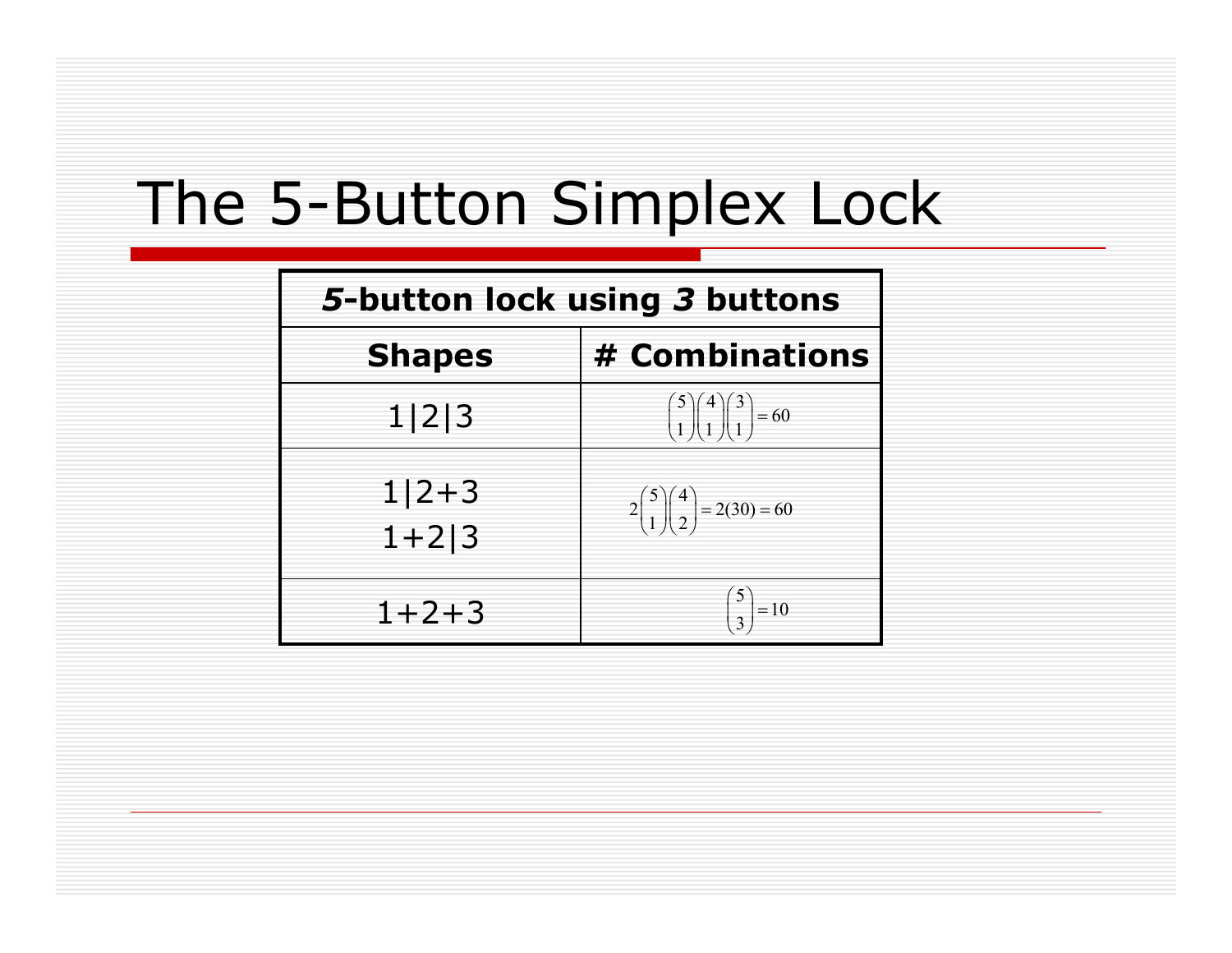| 5-button lock using 4 buttons |                                                          |  |  |
|-------------------------------|----------------------------------------------------------|--|--|
| <b>Shapes</b>                 | # Combinations                                           |  |  |
| 1 2 3 4                       | $\binom{5}{1}\binom{4}{1}\binom{3}{1}\binom{2}{1} = 120$ |  |  |
| $1 2 3+4$<br>$1 2+3 4$        | $3\binom{5}{1}\binom{4}{1}\binom{3}{2} = 3(60) = 180$    |  |  |
| $1+2 3 4$                     |                                                          |  |  |
| $1+2$  3+4                    | $\binom{5}{2}\binom{3}{2} = 30$                          |  |  |
| $1 2+3+4$<br>$1+2+3$  4       | $2\binom{5}{1}\binom{4}{3} = 2(20) = 40$                 |  |  |
| $1 + 2 + 3 + 4$               |                                                          |  |  |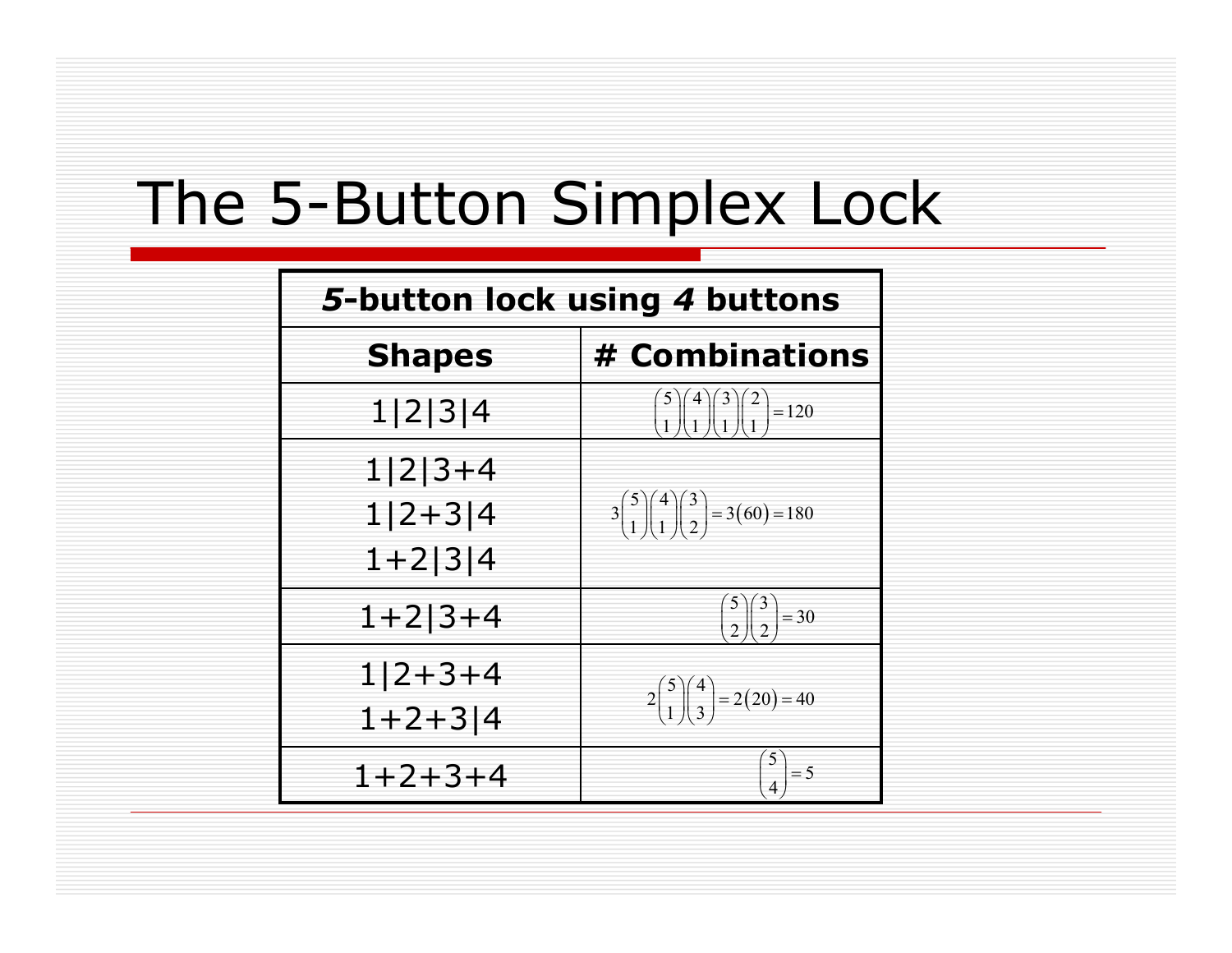| # Buttons Used | # Shapes | # Combinations |
|----------------|----------|----------------|
| O              | $\cap$   |                |
|                |          | 5              |
| $\overline{2}$ | 2        | 30             |
| 3              | 4        | 130            |
| 4              | 8        | 375            |
| 5              |          | ???            |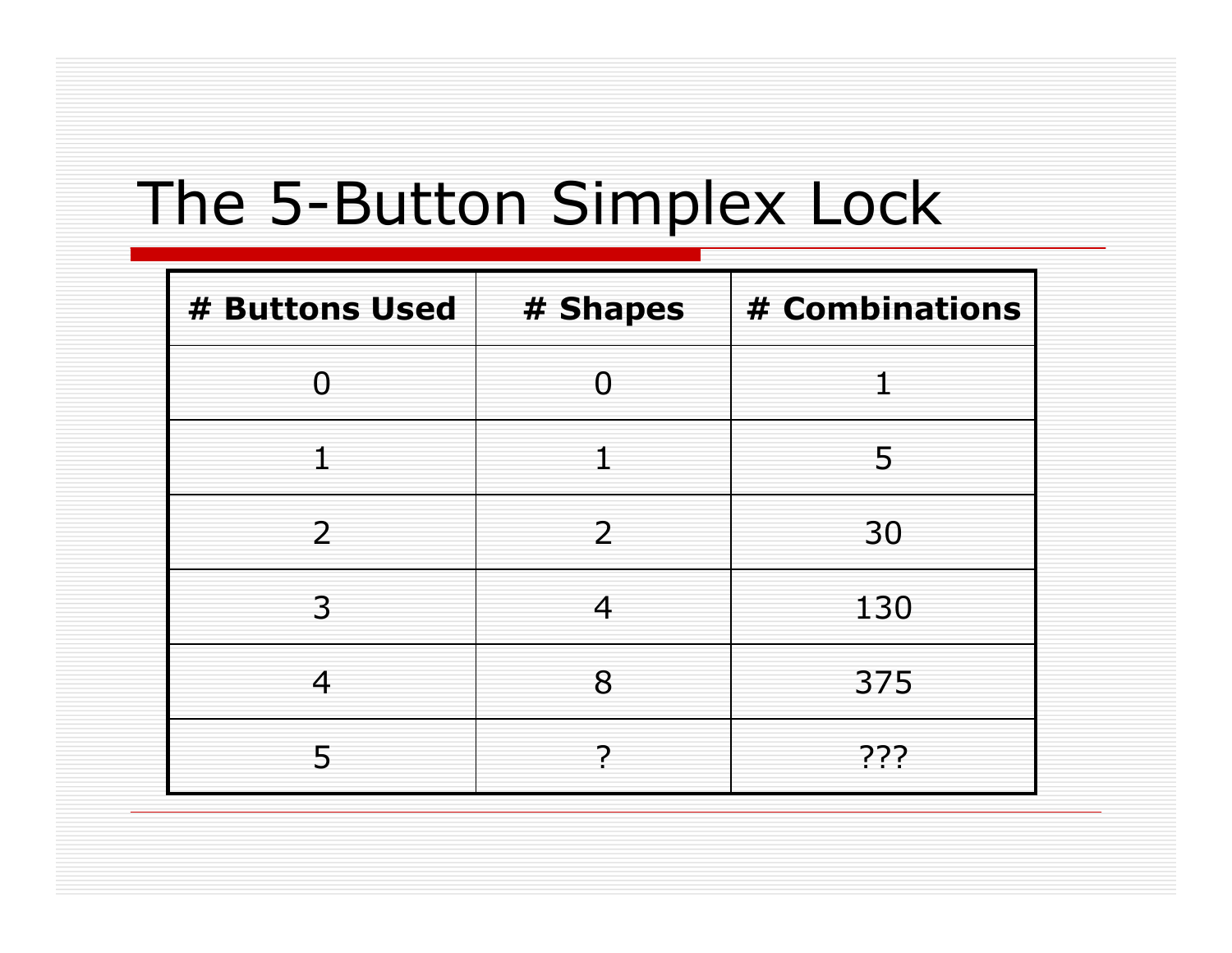- $\Box$  Find numbers of combinations
- $\square$  Investigate the patterns
- $\Box$  Make conjectures & generalizations
	- Shapes for *n*-button combinations
	- **E** Combinations using *n* buttons
	- **E** Combinations using *k* pushes
- □ Prove 'em
- □ Are there formulas?
- □ Excel, MATLAB etc.
- $\square$  Extensions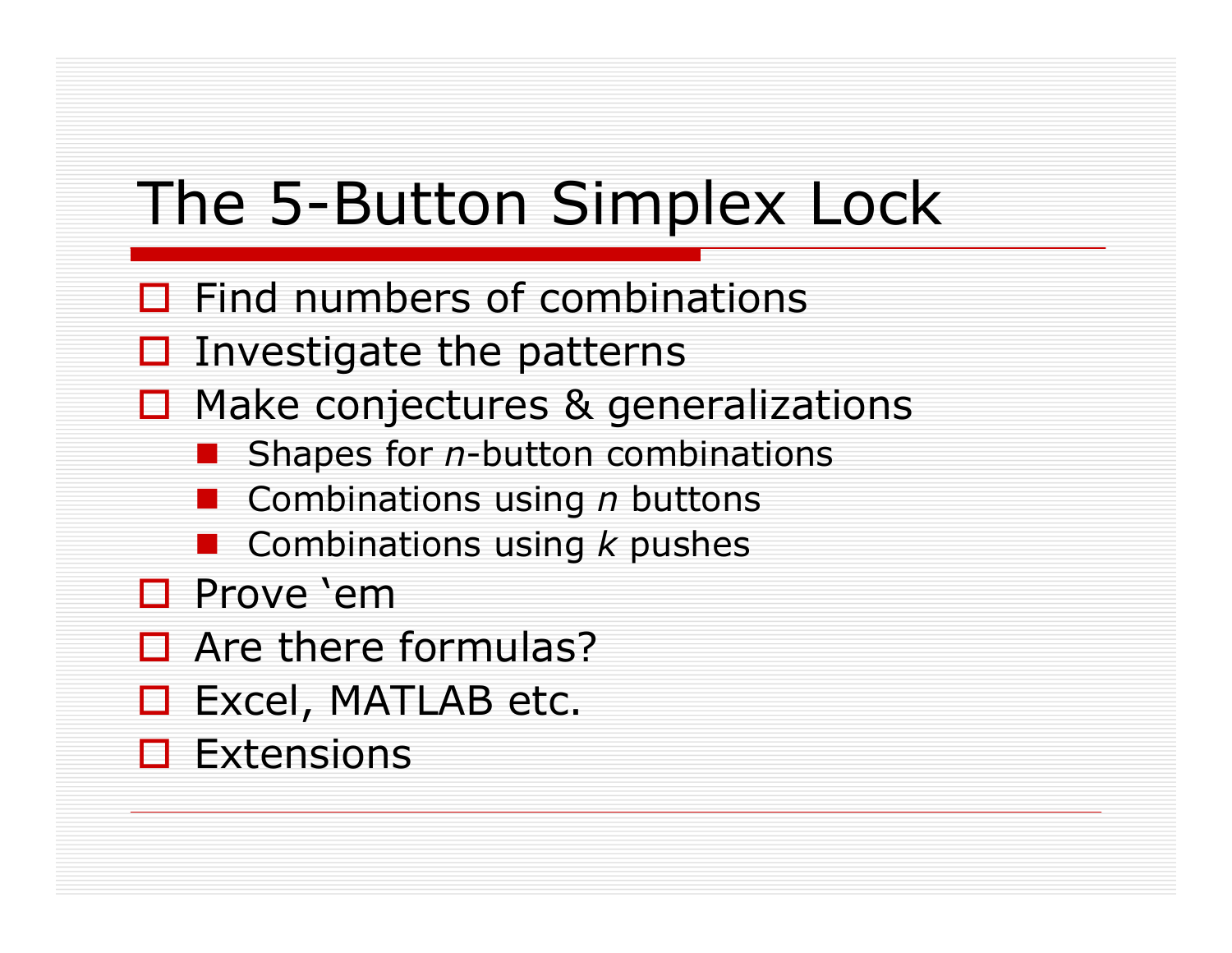#### Simplex Lock Extensions

□ In the 1960's, German-born mathematician Kurt Mahler introduced a form of polynomial expansions of binomial coefficients of the form  $\left(x\right)$  where *n* are positive integers:  $\binom{x}{n}$ 

$$
\begin{aligned}\n\binom{x}{1} &= \frac{x!}{(x-1)!1!} = \frac{x}{1} = x \\
\binom{x}{2} &= \frac{x!}{(x-2)!2!} = \frac{(x)(x-1)}{2!} = \frac{x^2 - x}{2} \\
\binom{x}{3} &= \frac{x!}{(x-3)!3!} = \frac{(x)(x-1)(x-2)}{3!} = \frac{(x-2)(x^2 - x)}{6} = \frac{x^3 - 3x^2 + 2x}{6} \\
\binom{x}{4} &= \frac{x!}{(x-4)!4!} = \frac{(x)(x-1)(x-2)(x-3)}{4!} = \frac{(x-3)(x^3 - 3x^2 + 2x)}{24} = \frac{x^4 - 6x^3 + 11x^2 - 6x}{24} \\
\binom{x}{5} &= \frac{x!}{(x-5)!5!} = \frac{(x)(x-1)(x-2)(x-3)(x-4)}{5!} = \frac{(x-4)(x^4 - 6x^3 + 11x^2 - 6x)}{120} = \frac{x^5 - 10x^4 + 35x^3 - 50x^2 + 24x}{24}\n\end{aligned}
$$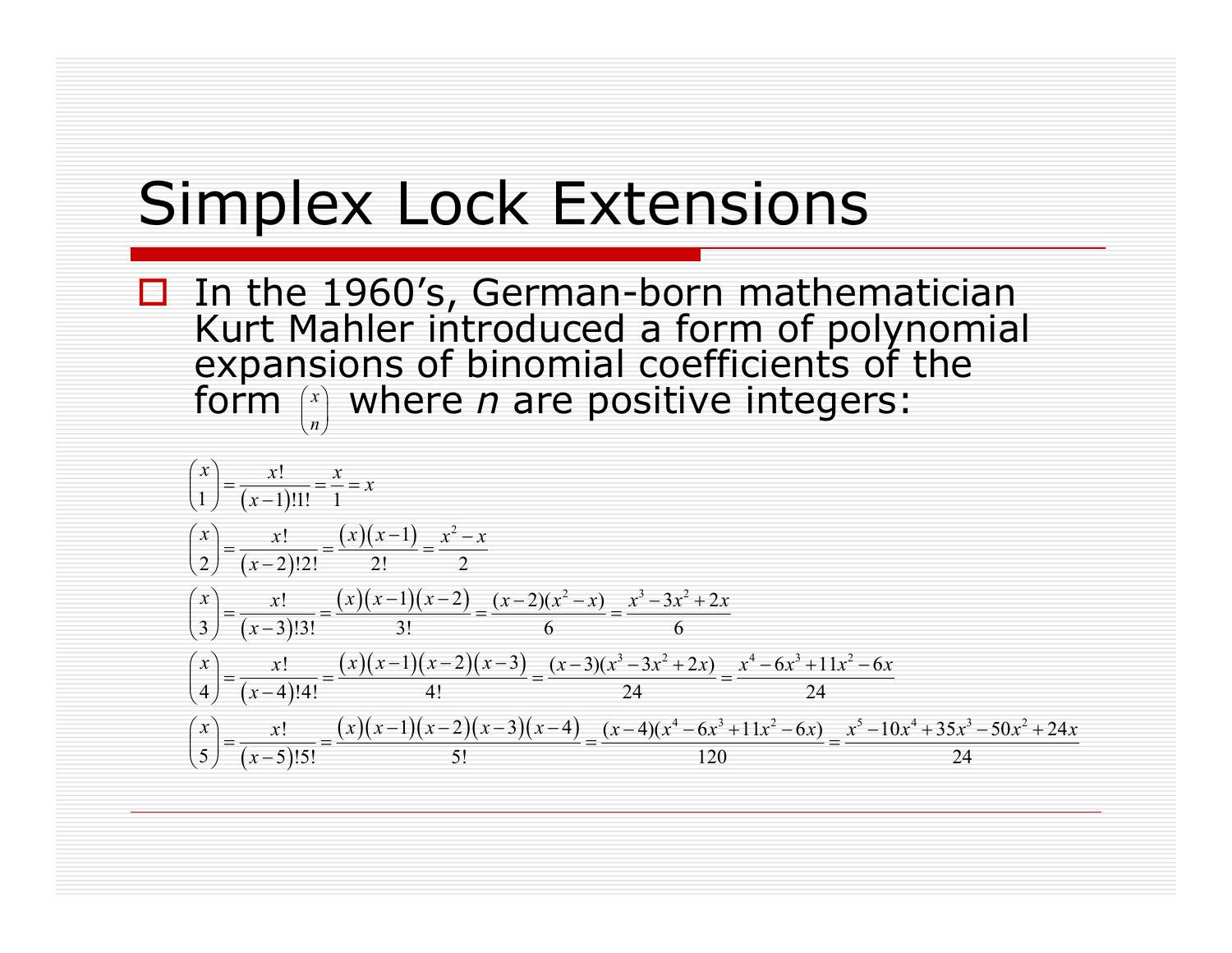## Simplex Lock Extensions

 Writing each of these Mahler expansions in terms of relative powers of *x* we have:

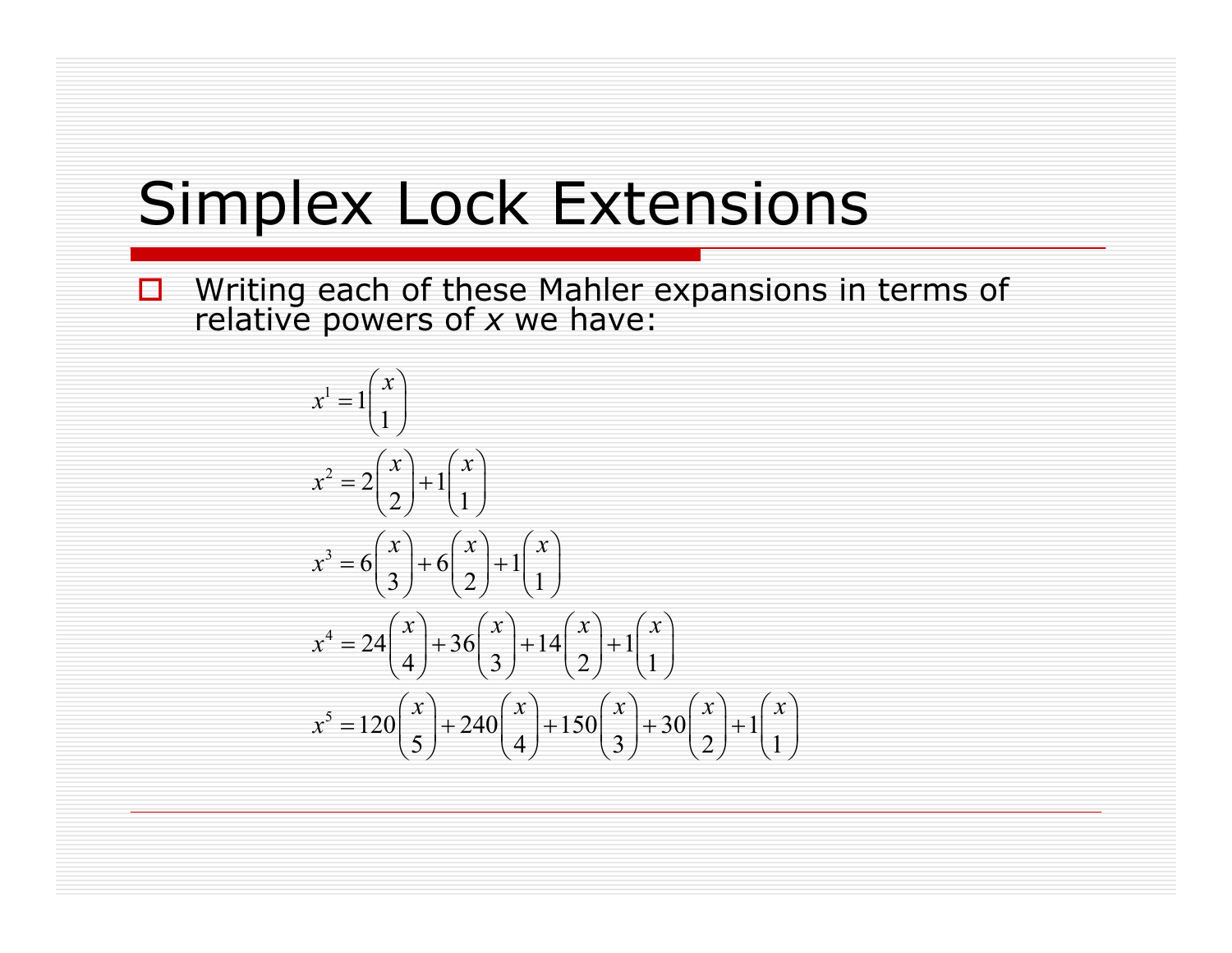# Simplex Lock Extensions

 $\Box$  Comparing the 3rd Mahler expansion with the combinations of a 3-Button Simplex Lock *that utilize all 3 buttons*, we see some interesting connections:

$$
x^3 = 6\binom{x}{3} + 6\binom{x}{2} + 1\binom{x}{1}
$$

| 1 2 3                | $= 6$                  |
|----------------------|------------------------|
| $1 2+3$<br>$1 + 2 3$ | $\angle$<br>$= 6$<br>◠ |
| $1+2+3$              |                        |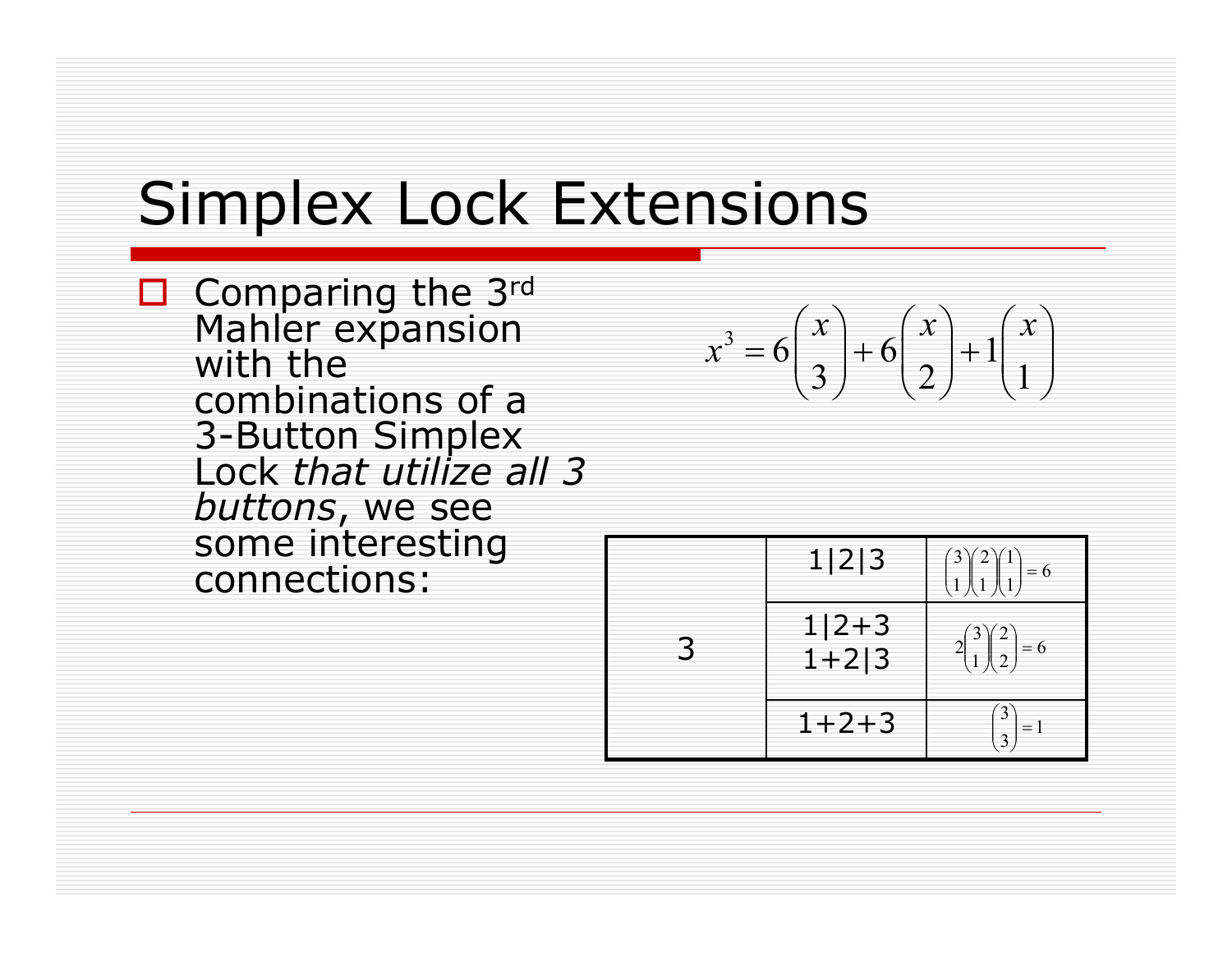## My Own Current Research

- □ Closed form Simplex Lock formula?
- □ Comparing Simplex Lock and Mahler basis
- □ Proving connection between Mahler basis and Simplex Lock combinations
- Investigating "Pascal-like" triangles generated by Simplex Lock combinations and Mahler basis terms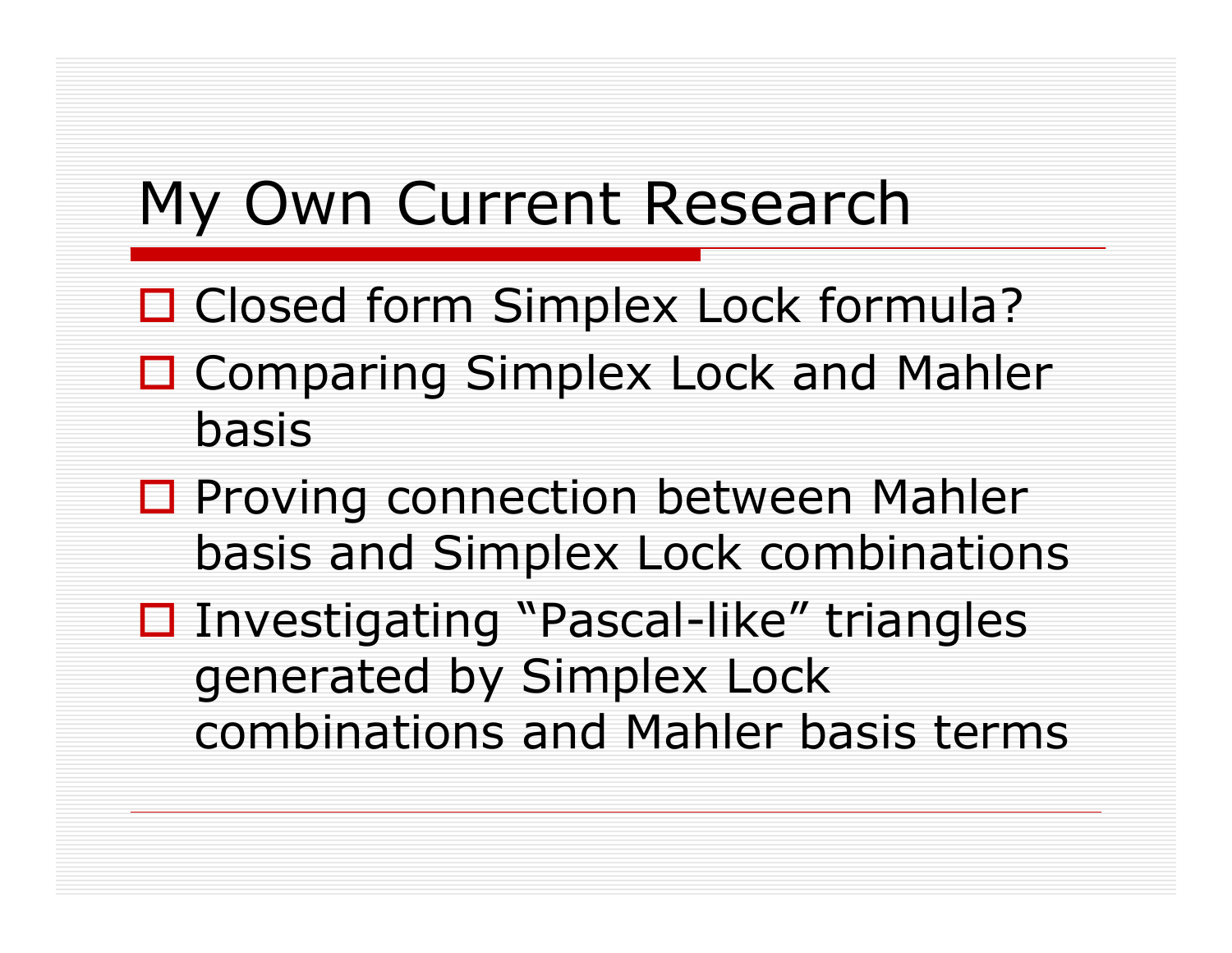# The Simplex Lock Problem

- $\Box$  Real world problem
- □ Open-ended investigation
- □ Entry at various skill levels
- □ Cooperative learning & sharing
- □ Multiple levels of exploration at various levels of interest, skill & time